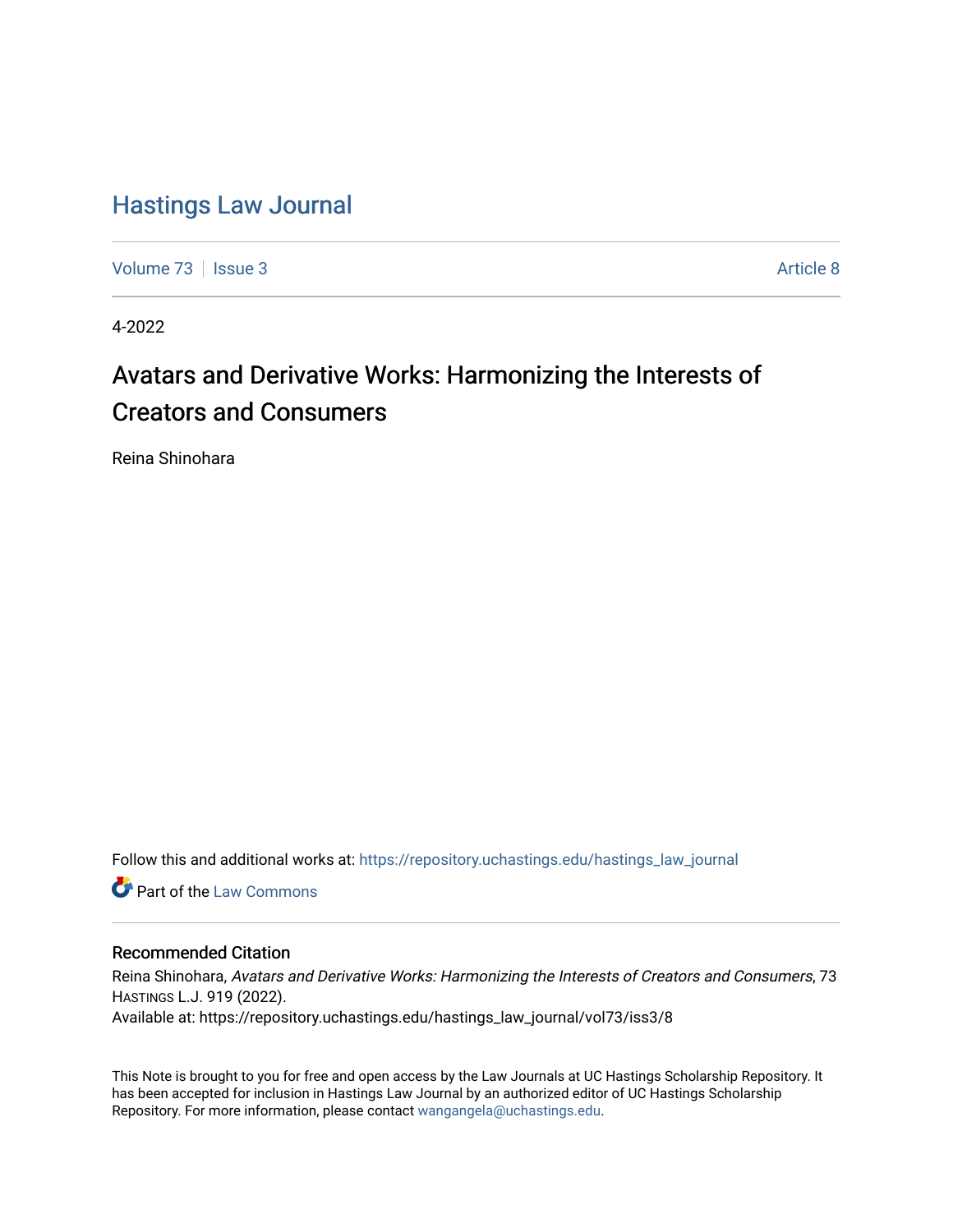# Avatars and Derivative Works: Harmonizing the Interests of Creators and Consumers

## REINA SHINOHARA†

*As we spend more of our days online, we are seeing a shift in content moving towards a progressively simulated reality. The virtual worlds of video games and other online communities*  have become a norm for many, with an influx of creative content derived from those spaces being *widely shared and enjoyed by millions across the country. As instances of works featuring virtual worlds and our virtual representations within those worlds become more frequent, it becomes imperative that there be a clear delineation on what protections govern those expressions within and concerning those virtual spaces. Can an avatar be copyrighted? When a user creates an avatar and uses that avatar to create a separate work, is that work separately protectable? Between End User Licensing Agreements, Terms of Use, and social practices that govern virtual spaces, it is an increasingly complex landscape for those who want to create original content to navigate.*

*This note explores these questions and suggests a preliminary response regarding what the law should be with respect to the use of avatars in derivative and original works of authorship. First, avatars are copyrightable, to a certain extent and within certain circumstances. Copyright ownership of avatars and virtual representations should be clearly defined to account for the creation of content that feature avatars as the primary subjects. Second, regardless of whether an avatar can be copyrighted in its virtual space of origin, content creators should be given the right to ownership over works that they create using avatars taken out of their respective virtual worlds. To avoid stifling creativity in the new age of virtual creation, there must be clear guiding principles that allow for creators to make use of the virtual representations they inhabit without running the risk of retaliation from the creators of those virtual spaces.*

<sup>†</sup> J.D. Candidate 2022, University of California, Hastings College of the Law; Senior Notes Editor, *Hastings Law Journal*. I would like to thank Professor Ben Depoorter for his invaluable guidance and insightful feedback throughout the writing process, and the editors of the *Hastings Law Journal* for their hard work to make this Note the best it can be. I am also incredibly grateful for my family and friends for their endless love and encouragement.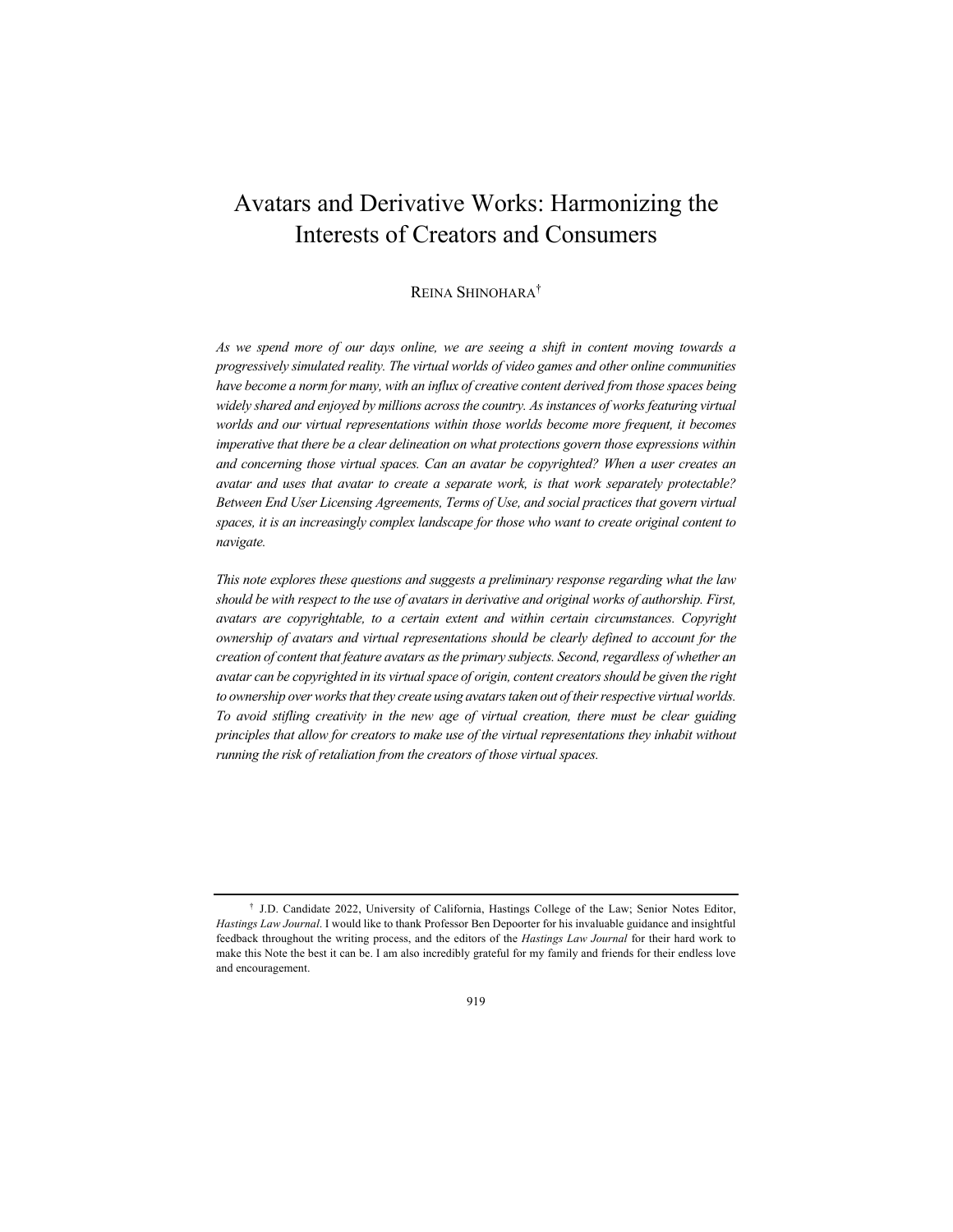# 920 *HASTINGS LAW JOURNAL* Vol. 73:3

# TABLE OF CONTENTS

|  | COPYRIGHT AND THE AUTHORSHIP OF AVATARS UNDER CURRENT      |  |
|--|------------------------------------------------------------|--|
|  |                                                            |  |
|  |                                                            |  |
|  |                                                            |  |
|  |                                                            |  |
|  | II. AVATARS AND DERIVATIVE WORKS UNDER CURRENT LAW 932     |  |
|  |                                                            |  |
|  | B. "RED VS. BLUE" AND EXCEPTIONS TO THE RULE  935          |  |
|  | III. GUIDING PRINCIPLES TO HARMONIZE THE INTERESTS OF GAME |  |
|  |                                                            |  |
|  | A. AVATARS AS COMPILATIONS AND CONTRIBUTIONS TO A          |  |
|  |                                                            |  |
|  |                                                            |  |
|  | C. COMPULSORY LICENSING FOR AVATARS AND GAME               |  |
|  |                                                            |  |
|  | D. SELF-REGULATION OF THE GAMING INDUSTRY  942             |  |
|  |                                                            |  |
|  |                                                            |  |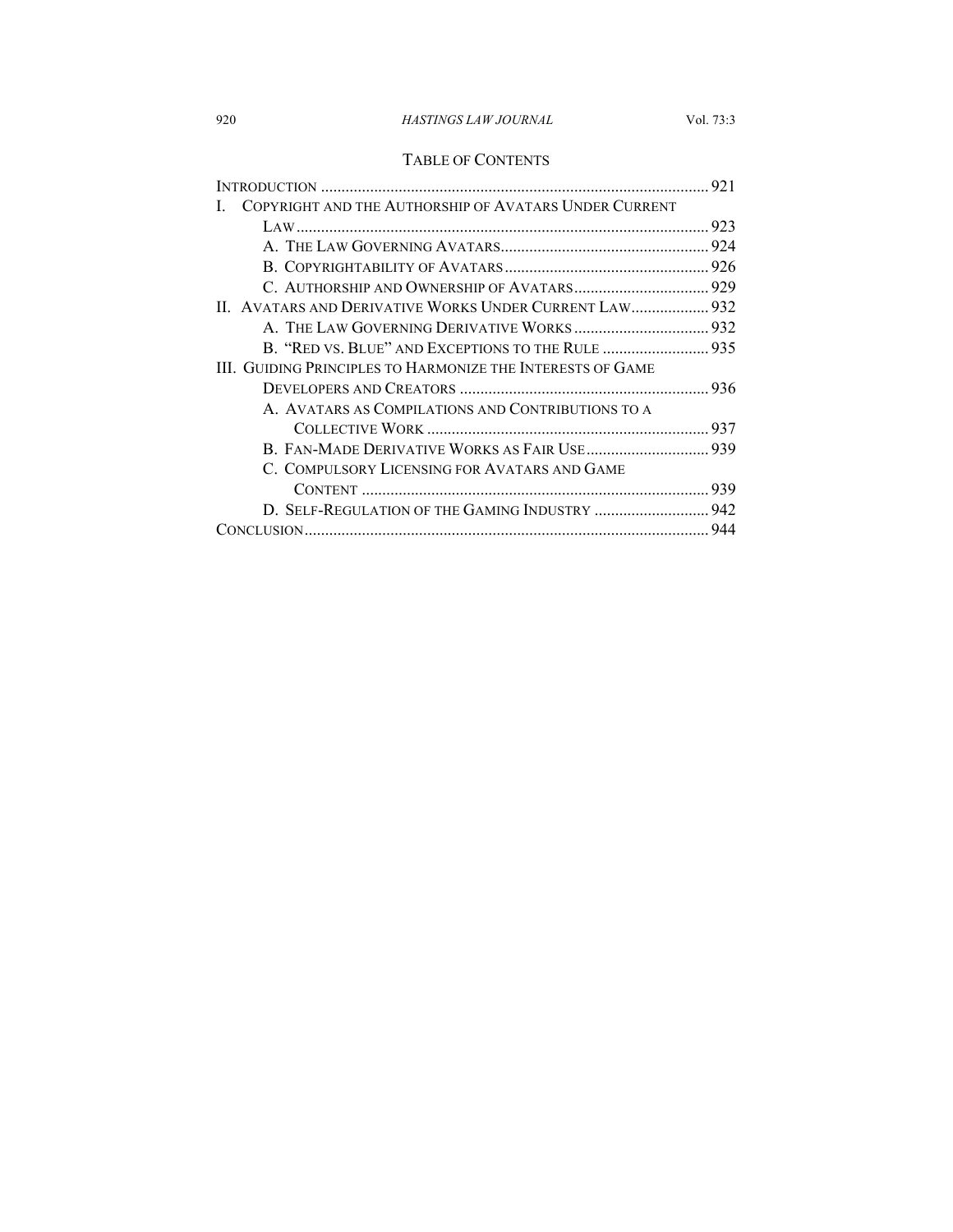#### **INTRODUCTION**

The dictionary defines the term "avatar" as "an incarnation in human form" or "an embodiment (as of a concept or philosophy) often in a person."<sup>1</sup> However, today, many understand the term "avatar" to mean something wholly different. The creator of the multiplayer online virtual world *Second Life*, Philip Rosedale, defines avatars as "the representation of your chosen embodied appearance to other people in a virtual world."2 *Second Life* is perhaps the game that popularized the understanding of "avatars" in a virtual sense, but the term "avatar" as we understand it today was coined by the creators of the game *Habitat* in 1986, who thought of the avatar as "the incarnation of a deity, the player, in the online world."3 In the modern era, use and understanding of the term are widespread with any graphical representation of a user referred to as an avatar.<sup>4</sup> But as outlets for people to create and present themselves as their avatars increase, questions of ownership and rights begin to arise.

Today, games and virtual worlds offer infinite possibilities for customization and you could spend hours just building your character before you even get into the game. But what is all that work for? Terms of Service and End-User Licensing Agreements often stipulate that despite hours of customization efforts put into a character, that avatar you have created to represent yourself in the virtual realm belongs to someone else.<sup>5</sup> Although some game developers have instituted "fan content" policies, in many cases, reproducing or using an avatar you have created in a game can land you in hot water if you decide to use it in a derivative work that you intend to make publicly available.<sup>6</sup> As our society leans more heavily on virtual interactions and simulated reality, these questions of who owns the rights to an avatar and who should be allowed to use an avatar and how, become more pertinent.

If you built a character in a game unlike any character you, or anyone, had ever seen before, wouldn't you think that is something you have created? If you spent hours customizing every aspect of the character, from the shape and tone of their muscles to the distance between their eyes and the subtle highlights in their hair, don't you think you deserve to have some kind of stake in that

<sup>1.</sup> *Avatar*, MERRIAM-WEBSTER, https://www.merriam-webster.com/dictionary/avatar (last visited Mar. 21, 2022).

<sup>2.</sup> Aaron Britt, *On Language: Avatar*, N.Y. TIMES (Aug. 8, 2008), https://www.nytimes.com/2008/08/10/ magazine/10wwln-guest-t.html.

<sup>3.</sup> *Id.*

<sup>4.</sup> *Id.*

<sup>5.</sup> *See, e.g.*, *Rockstar Games End User License Agreement*, ROCKSTAR GAMES, https://www.rockstargames.com/eula (last updated July 11, 2019) ("Licensor retains all right, title, and interest to the Software, including, but not limited to, all copyrights, trademarks, trade secrets, trade names, proprietary rights, patents, titles, computer codes, audiovisual effects, themes, characters, character names, stories, dialog, settings, artwork, sounds effects, musical works, and moral rights.").

<sup>6.</sup> *See Terms of Use*, NINTENDO, https://www.nintendo.com/terms-of-use (last updated May 24, 2016); *see also Fan Content Policy*, EPIC GAMES, https://www.epicgames.com/site/en-US/fan-art-policy (last visited Mar. 21, 2022).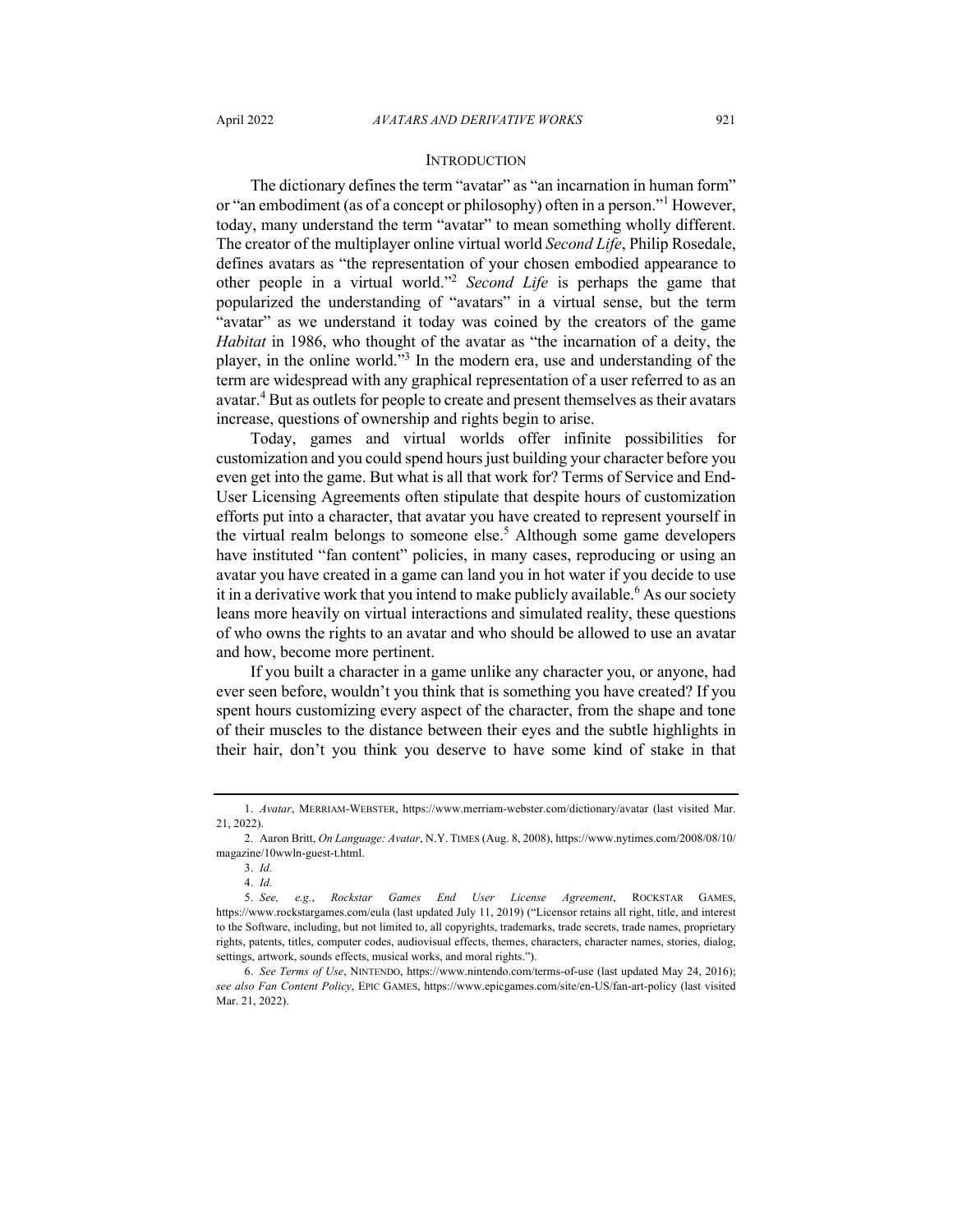character? And if you feel proud of the work you put into that character, don't you think you should be able to use it in videos, photos, and any other content?

Questions of who owns an avatar aside, there is also a growing need to address who can use an avatar and how they can use it, regardless of who owns it. As much of our communication moves online, and the ways in which we share content with one another become more public, restrictions on what people can and cannot distribute publicly become a growing concern. Imagine, for instance, a consumer playing the game *EVE Online*, a massively multiplayer online roleplaying game set in outer space,<sup>7</sup> decides to create an avatar of themself and avatars of their friends to control within the game. They spend hours customizing the avatars to be replicas of their friends to make the game feel more realistic. They then create a space-themed sitcom using the avatars to act out scenes and post these to YouTube, where they gain traction and become massively popular. As the law stands today, CCP Games, the creator of *EVE ONLINE*, could use clips from the consumer-created sitcom in advertisements and on their homepage, and could make use of the avatars of the consumer and their friends in any way they see fit, without approval from the creator of the videos, because the *EVE Online* End-User License Agreement stipulates that CCP Games retains the right to publish any information related to a character in a user account without notice or compensation.8 Similarly, the *EVE Online* Content Creation Terms of Use makes clear that any user-generated content born from *EVE Online* must make clear that the origins of the intellectual property (IP) are CCP's IP and not the creator's own IP or the IP of a third party.<sup>9</sup> Despite whatever effort and creativity a content creator may put into developing such a space sitcom, the end result would ultimately belong to the game company in one way or another.

Perusing platforms such as Instagram and YouTube, it is clear that many people are creating original content that features characters and avatars from games.<sup>10</sup> The future of these content creators and their relationships with game companies would be well-served by the development of clear rules and guidelines that would allow creators to retain ownership over their creative expressions, while balancing their ownership interests with the interests of the game providers in ownership of their IP. There is potential for the development

<sup>7.</sup> *See generally* EVE ONLINE, https://www.eveonline.com (last visited Mar. 21, 2022).

<sup>8.</sup> *EVE Online - End User License Agreement*, EVE CMTY, https://community.eveonline.com/support/ policies/eve-eula-en (last updated May 24, 2018) ("Without limiting its rights in any way, and subject to the other terms of the EULA, CCP shall have the right to display and publish any information (except certain personal information in your Account) relating to any character in your Account, for example, in charts, lists and other compilations, without notice or any compensation to you whatsoever.").

<sup>9.</sup> *EVE Online Content Creation Terms of Use*, EVE CMTY, https://community.eveonline.com/support/ policies/eve-online-content-creation-terms-of-use-en (last updated Nov. 2020).

<sup>10.</sup> *See, e.g.*, Rooster Teeth Animation, *Season 1, Episode 1 – Why Are We Here? | Red vs. Blue*, YOUTUBE (Mar. 6, 2015), https://www.youtube.com/watch?v=9N8IpxO6rKs&t=1s (a video series created using machinima technology to synchronize gameplay footage from *Halo* to voice over effects to tell a cohesive story).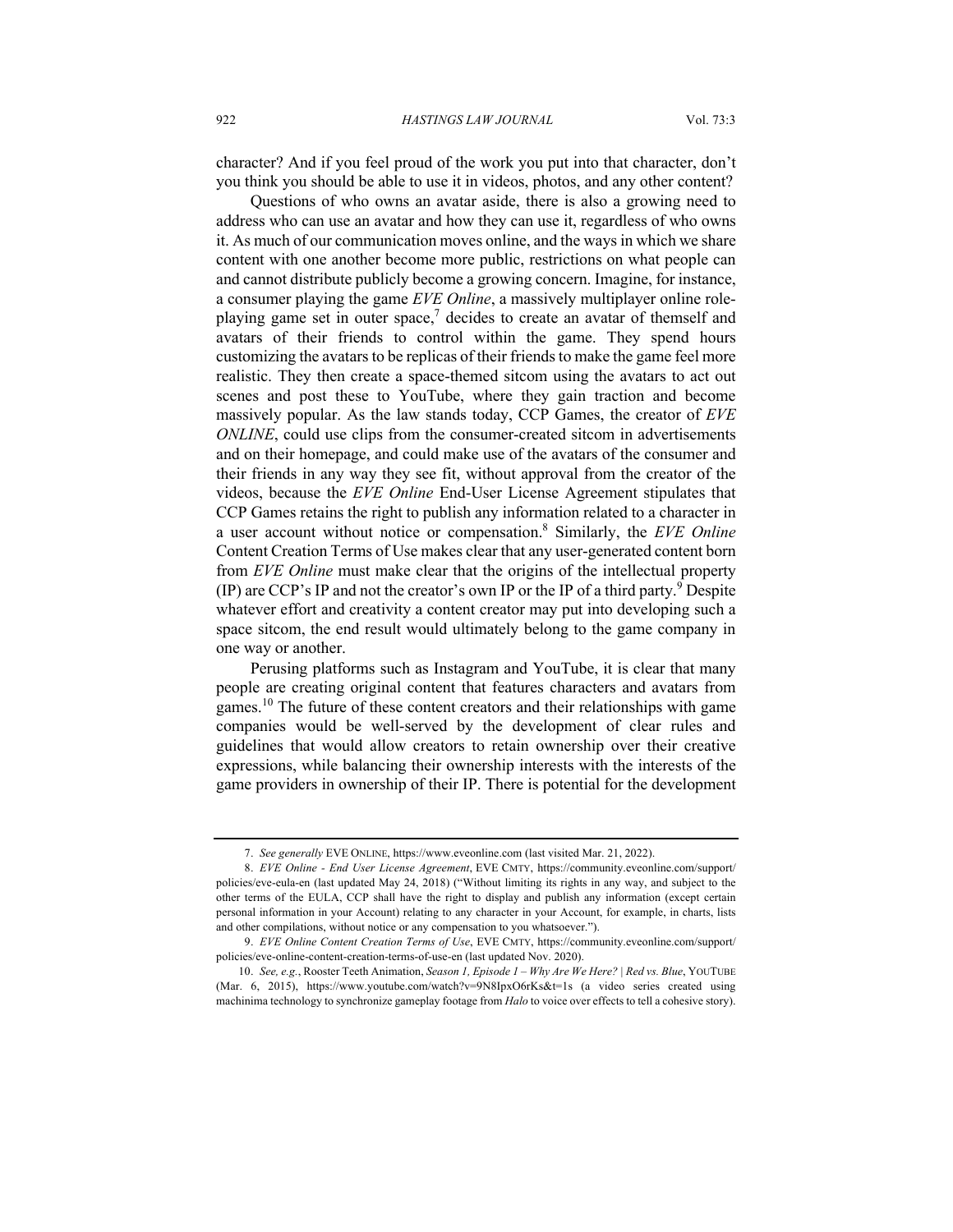of an equitable policy to ensure game developers receive proper remuneration for the investment, while rewarding the creativity of game consumers.

This Note will explore questions of whether an avatar is copyrightable and if it is, what various arguments exist for determining authorship, and in what ways a user may be able to, and should be able to, make use of an avatar outside of the game context. The next chapter will discuss the laws that govern avatars, including copyright laws and the contract terms of Terms of Service and End-User Licensing Agreements that set the boundaries for copyrightability, authorship, and potential models for collaborative ownership of avatars. Part II will broach the law that governs derivative works and the status of derivative works in the absence of authorship, and will explore how the game industry has chosen to approach derivative works. Finally, Part III of this Note will propose guidelines and solutions that may help harmonize the creative interests of users with the commercial interests of companies and create incentives for both parties to nurture the creation of avatars and avatar-based content. Between amendments to the law, creation of new laws, and the development of a selfregulation scheme, it seems that there may be a way to balance competing interests and incentivize the creation of original, game-based content.

#### I. COPYRIGHT AND THE AUTHORSHIP OF AVATARS UNDER CURRENT LAW

The current state of avatar ownership is a bit vague. To begin with, it is unclear whether an avatar stands alone as a distinctive and detailed copyrightable expression, separate from the game it originates from.<sup>11</sup> Terms of Service and End-User Licensing Agreements seem to indicate that the creator of the game owns both the software and any copyrightable expression that is generated by the game software.<sup>12</sup> This means that generally, if an avatar is copyrightable, we legally consider avatars and any other customizable features appearing in the game to be "copyrightable expressions" generated by the game, and thus IP owned by the company that created the game software. However, the lack of a bright-line rule stipulating whether an avatar is copyrightable and exactly who owns an avatar in the absence of a Terms of Service or End-User Licensing Agreement reveal a need for clear rules regarding avatars, copyright, and ownership.

If we consider this general idea of ownership to be the existing model of avatar ownership, the model seems to work, but comes at the expense of content creators who invest countless hours to customize their characters, only to find out that the game company can block any and all content they make using that character. To make matters worse, the game company may be able to freely use

<sup>11.</sup> Tyler T. Ochoa & Jaime Banks, *Licensing & Law Who Owns an Avatar?*, *in* AVATAR, ASSEMBLED: THE SOCIAL AND TECHNICAL ANATOMY OF DIGITAL BODIES 291, 294–95 (Jaime Banks ed., 2018), https://digitalcommons.law.scu.edu/facpubs/960.

<sup>12.</sup> Tyler T. Ochoa, *Who Owns an Avatar? Copyright, Creativity, and Virtual Worlds*, 14 VAND. J. ENT. & TECH. L. 959, 964 (2012).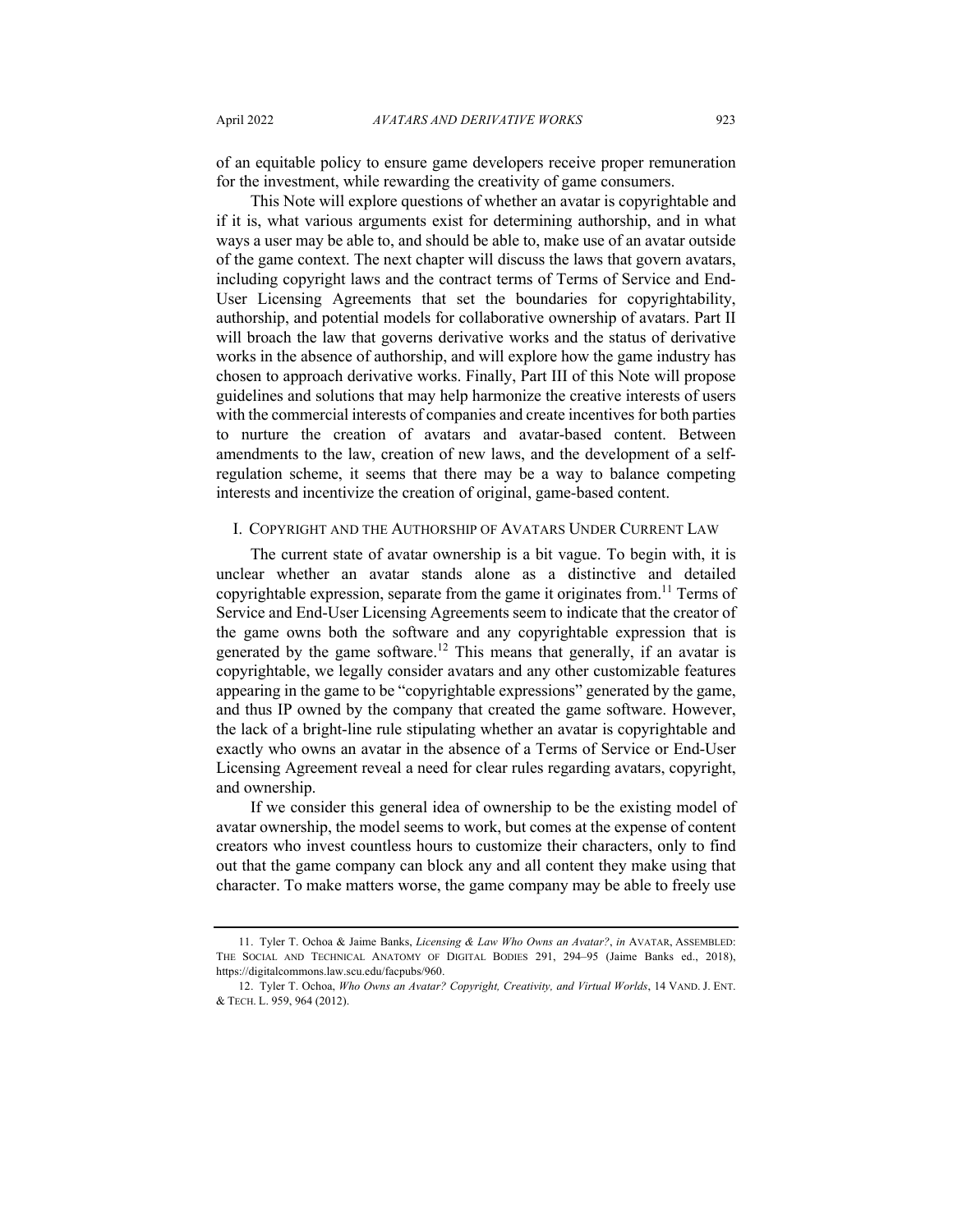the character that they created due to the licensing language contained in the aforementioned Terms of Service and End-User Licensing Agreements.<sup>13</sup> Of course, character creation mechanisms force creators to work within the confines of selecting and manipulating pre-existing content, and the law is settled that "originality, not 'sweat of the brow' is the touchstone of copyright protection" when it comes to selection and arrangement.<sup>14</sup> However, the development of character creators that allow for a vast array of options for customization is beginning to blur the distinction between what constitutes a mere creative arrangement and what meets the threshold of an original creation. Creators may be discouraged from investing the time and effort to develop custom avatars, knowing that they will not own any interest in any avatar created. Perhaps there is potential for a more equitable and fair framework for collaborative avatar ownership, considering the efforts that users and players put into customizing and building on their avatars in game worlds.<sup>15</sup>

#### A. THE LAW GOVERNING AVATARS

The question of authorship and ownership of avatars is often addressed by the individual End User License Agreements (EULA) and Terms of Use (ToU) or Terms of Service (ToS) agreements that users of games agree to when they participate in a game. EULAs and ToUs define a game developer or publisher's ownership of the underlying game code and the copyrightable expressions that users may produce during the course of gameplay.<sup>16</sup> Most games require a player to agree to a EULA and ToU that provides that all ownership rights and IP rights to the Game, including underlying code, themes, objects, characters, artwork, and animation, among others, are owned or licensed by the game developer or publisher.<sup>17</sup> At first glance, this may seem to settle the debate of who owns an avatar, as the EULA and ToU often clearly state that the creators and publishers of the game own all elements embodied in the game, the works underlying the game, and any expressions produced in the course of playing the game.<sup>18</sup> However, EULAs and ToU are not always ironclad. There may be instances where a user may not have agreed to the EULA before playing the game, or the

<sup>13.</sup> *See, e.g.*, *Blizzard End User License Agreement*, BLIZZARD ENT., https://www.blizzard.com/enus/legal/fba4d00f-c7e4-4883-b8b9-1b4500a402ea/blizzard-end-user-license-agreement (last updated June 1, 2021) ("You hereby grant Blizzard a perpetual, irrevocable, worldwide, fully paid up, non-exclusive, sublicensable, right and license to exploit the User Content and all elements thereof, in any and all media, formats and forms, known now or hereafter devised. Blizzard shall have the unlimited right to copy, reproduce, fix, modify, adapt, translate, reformat, prepare derivatives, add to and delete from, rearrange and transpose, manufacture, publish, distribute, sell, license, sublicense, transfer, rent, lease, transmit, publicly display, publicly perform, provide access to, broadcast, and practice the User Content as well as all modified and derivative works thereof and any and all elements contained therein, and use or incorporate a portion or portions of the User Content or the elements thereof in conjunction with or into any other material.").

<sup>14.</sup> Feist Publ'ns, Inc. v. Rural Tel. Serv. Co*.*, 499 U.S. 340, 359–60 (1991).

<sup>15.</sup> *See, e.g.*, Ochoa & Banks, *supra* note 11, at 296.

<sup>16.</sup> *Id.* at 292.

<sup>17.</sup> Ochoa, *supra* note 12, at 964.

<sup>18.</sup> *See, e.g.*, *Blizzard End User License Agreement*, *supra* note 13*.*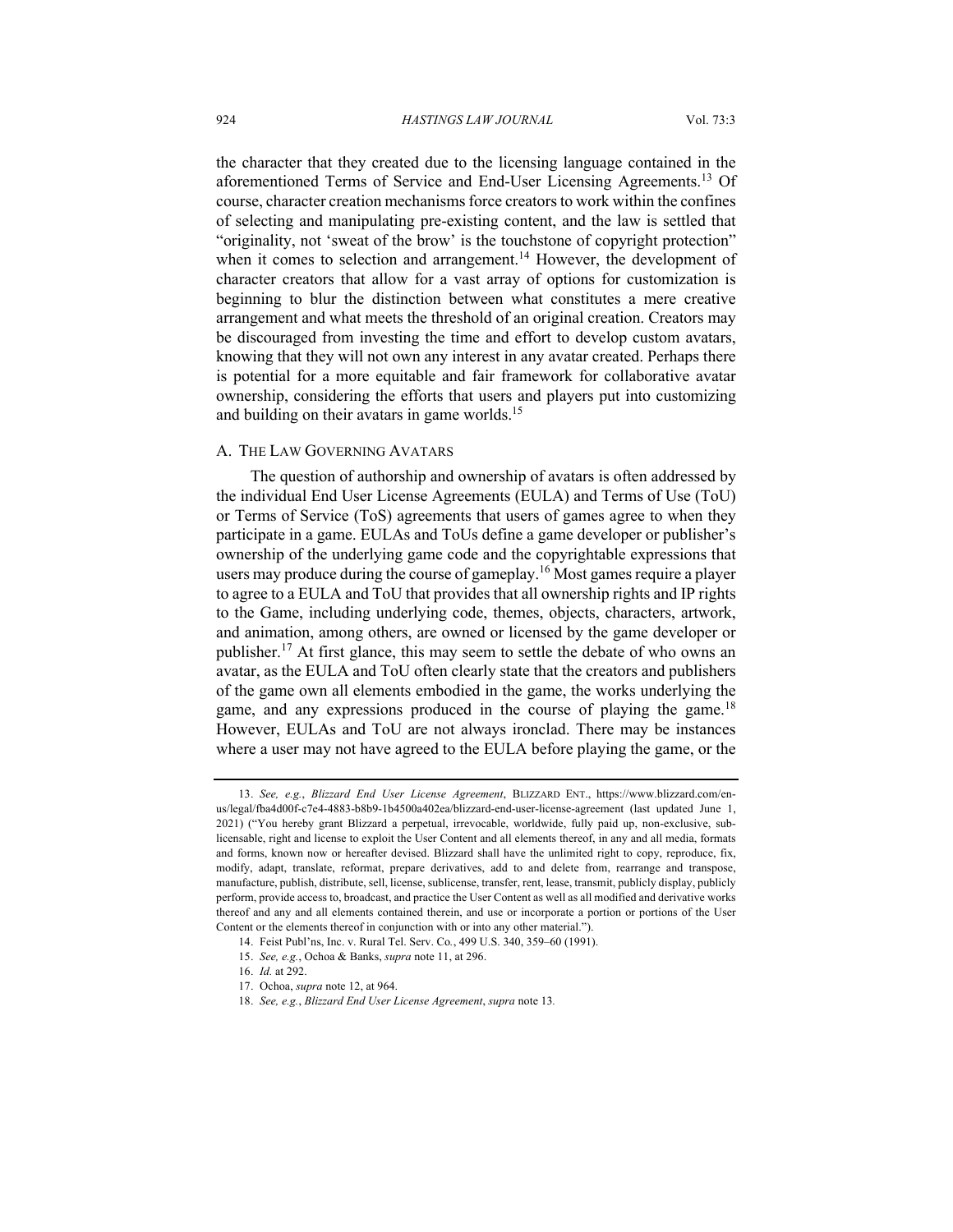EULA may be unenforceable because it is unconscionable, preempted, or otherwise violates public policy.<sup>19</sup> These and other questions regarding EULAs and ToU are beyond the scope of this Note, however, the unreliability of EULAs reveals a need to delineate the authorship and ownership of avatars in the absence of any agreements.

As a general rule, video games and virtual worlds are governed by the laws of copyright, specifically, the Copyright Act of 1976, which stipulates that copyright protection subsists "in original works of authorship fixed in any tangible medium of expression," including literary, musical, dramatic, audiovisual, and architectural works, among others.20 The requirement of originality has long been understood to mean "the work was independently created by the author (as opposed to copied from other works), and that it possesses at least some minimal degree of creativity."<sup>21</sup> Originality requires only a low level of creativity and does not signify novelty, meaning a work may be original even if it is similar to other works, so long as the similarity is incidental and not the result of copying.<sup>22</sup> The Copyright Act states that "[a] work is 'fixed' in a tangible medium of expression when its embodiment in a copy or phonorecord, by or under the authority of the author, is sufficiently permanent or stable to permit it to be perceived, reproduced, or otherwise communicated for a period of more than transitory duration."<sup>23</sup> It goes on to specify that works that consist of sounds and images that are being transmitted, are considered "'fixed' for purposes of this title if a fixation of the work is being made simultaneously with its transmission."<sup>24</sup> The Copyright Office categorizes video games as "audiovisual" works, which are works that consist of "a series of related images that are intended to be shown by the use of a machine or device, together with accompanying sounds, if any."<sup>25</sup>

The three threshold requirements for copyright protection, originality, fixation, and authorship, have been defined through case law; however, their applicability to avatars has not yet been discussed in depth. The law is unclear as to whether an avatar in a video game may be protected separately from its game of origin as an original work of authorship, or whether an avatar is merely an unprotectable component of the video game.<sup>26</sup> Existing discussion of this issue focuses on drawing parallels to copyright in characters, and whether a

<sup>19.</sup> *See* Ochoa, *supra* note 12, at 965; *see, e.g.*, Bragg v. Linden Rsch., Inc., 487 F. Supp. 2d 593, 611 (E.D. Pa. 2007) (video game ToS included an arbitration provision that was deemed unenforceable due to procedural unconscionability).

<sup>20.</sup> 17 U.S.C. § 102 (a).

<sup>21.</sup> Feist Publ'ns, Inc. v. Rural Tel. Serv. Co., 499 U.S. 340, 345 (1991).

<sup>22.</sup> *Id.*

<sup>23.</sup> 17 U.S.C. § 101.

<sup>24.</sup> *Id.*

<sup>25.</sup> *See Help: Type of Work*, COPYRIGHT.GOV, https://www.copyright.gov/eco/help-type.html (last visited Mar. 21, 2022); *see also* 17 U.S.C. § 101.

<sup>26.</sup> *See* Ochoa, *supra* note 12, at 970.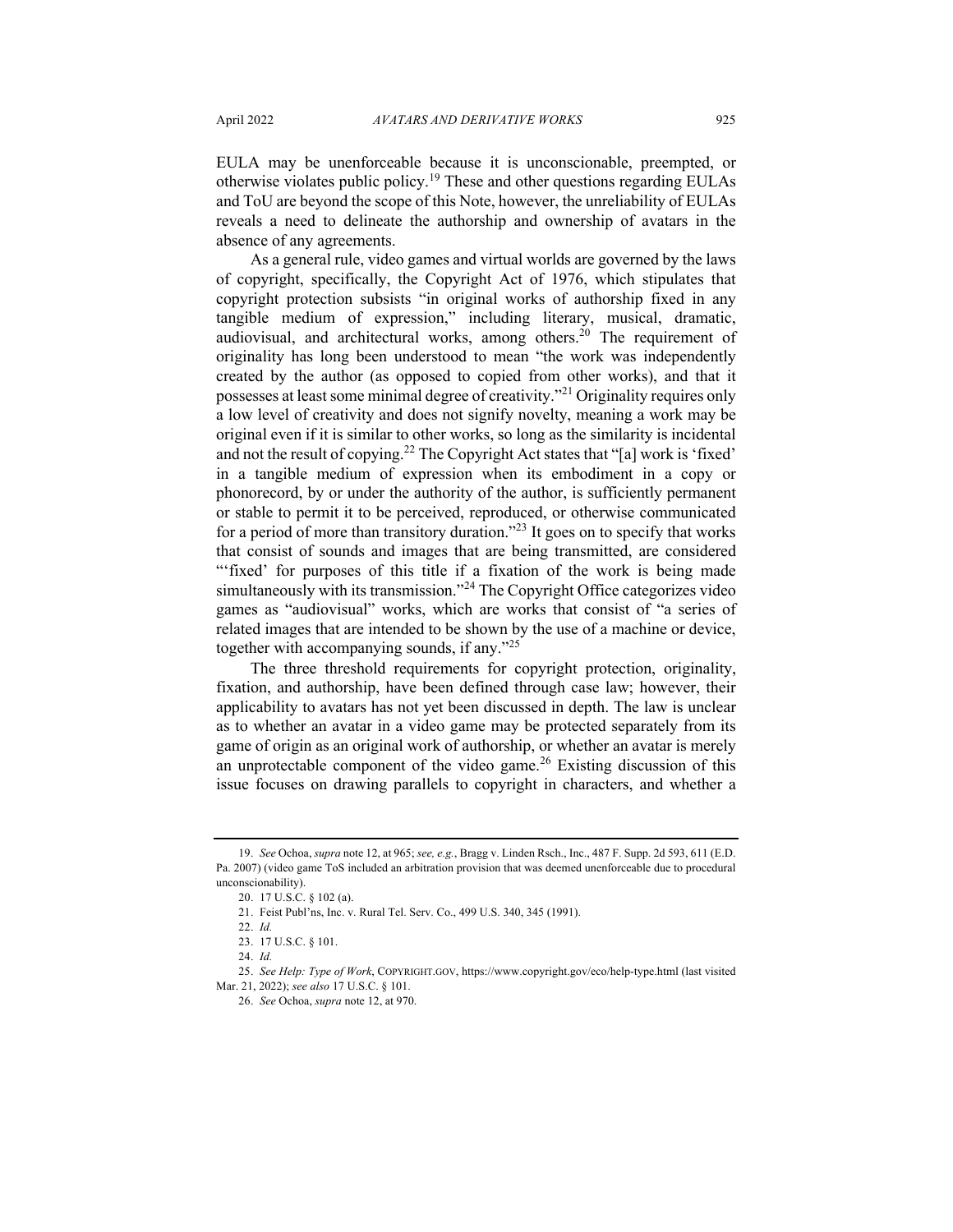character is simply a copyrightable aspect of an underlying work or whether it is independently copyrightable as a separate work.<sup>27</sup>

The Compendium of U.S. Copyright Office Practices states that "[t]he original, visual aspects of a character may be protected by copyright if they are sufficiently original," including the physical attributes of the character and any other visual elements.<sup>28</sup> The Copyright Act does not mention whether characters are eligible for copyright; however, the law regarding the copyrightability of characters has been sufficiently settled through case law. There are two standards that have been established, one applicable to literary characters and one applicable to characters in visual media.<sup>29</sup> The standard for literary characters requires that characters be sufficiently distinctive and developed beyond a stock character.30 In *Warner Bros. Pictures v. Columbia Broadcasting System*, the court established that to be protected by copyright, a literary character must constitute the story being told, rather than be a mere "chessman in the game of telling the story."<sup>31</sup> For characters in visual media, the visual depiction of the character warrants a more relaxed standard, as it is more likely that visual characters with physical as well as conceptual qualities, will "contain some elements of unique expression."<sup>32</sup> The bottom line is that case law shows courts have repeatedly allowed copyright protection for characters that are especially distinctive.<sup>33</sup> Of course, characters must also meet the threshold requirements of copyright, and must be original to the author and fixed in a tangible medium.

#### B. COPYRIGHTABILITY OF AVATARS

It is difficult to definitively state whether an avatar is copyrightable as a separate work of authorship outside of its game of origin. The Copyright Office allows registration of "a work that depicts or describes a particular character" so long as it contains a "sufficient amount of original authorship."<sup>34</sup> As such, it is likely that an avatar and its distinctive characteristics could be protected as a depiction of a character within a video game, which constitutes an audiovisual

<sup>27.</sup> *Id.* at 970–71.

<sup>28.</sup> U.S. COPYRIGHT OFF., COMPENDIUM OF U.S. COPYRIGHT OFFICE PRACTICES § 911 (3d ed., 2021), https://www.copyright.gov/comp3/chap900/ch900-visual-art.pdf.

<sup>29.</sup> *See* Metro-Goldwyn-Mayer, Inc. v. Am. Honda Motor Co., 900 F. Supp. 1287, 1295–96 (C.D. Cal. 1995).

<sup>30.</sup> Suzanne E. Rogers, *Transforming with Avatars: Video Game Developer Licensing Considerations,* 65 J. COPYRIGHT SOC'Y U.S.A. 57, 76–77 (2018); *see also* Nichols v. Universal Pictures Corp., 45 F.2d 119, 121 (2d Cir. 1930).

<sup>31.</sup> Warner Bros. Pictures v. Columbia Broad. Sys., 216 F.2d 945, 950 (9th Cir. 1954).

<sup>32.</sup> Walt Disney Prods. v. Air Pirates, 581 F.2d 751, 755 (9th Cir. 1978).

<sup>33.</sup> Olson v. Nat'l Broad. Co., 855 F.2d 1446, 1452 (9th Cir. 1988); *see also* Titan Sports, Inc. v. Turner Broad. Sys., Inc., 981 F. Supp. 65, 68 (D. Conn. 1997) ("Only a uniquely developed character with some degree of novelty is copyrightable.").

<sup>34.</sup> U.S.COPYRIGHT OFF.,COMPENDIUM OF U.S.COPYRIGHT OFFICE PRACTICES § 313.4(H) (3d ed., 2021), https://www.copyright.gov/comp3/chap300/ch300-copyrightable-authorship.pdf.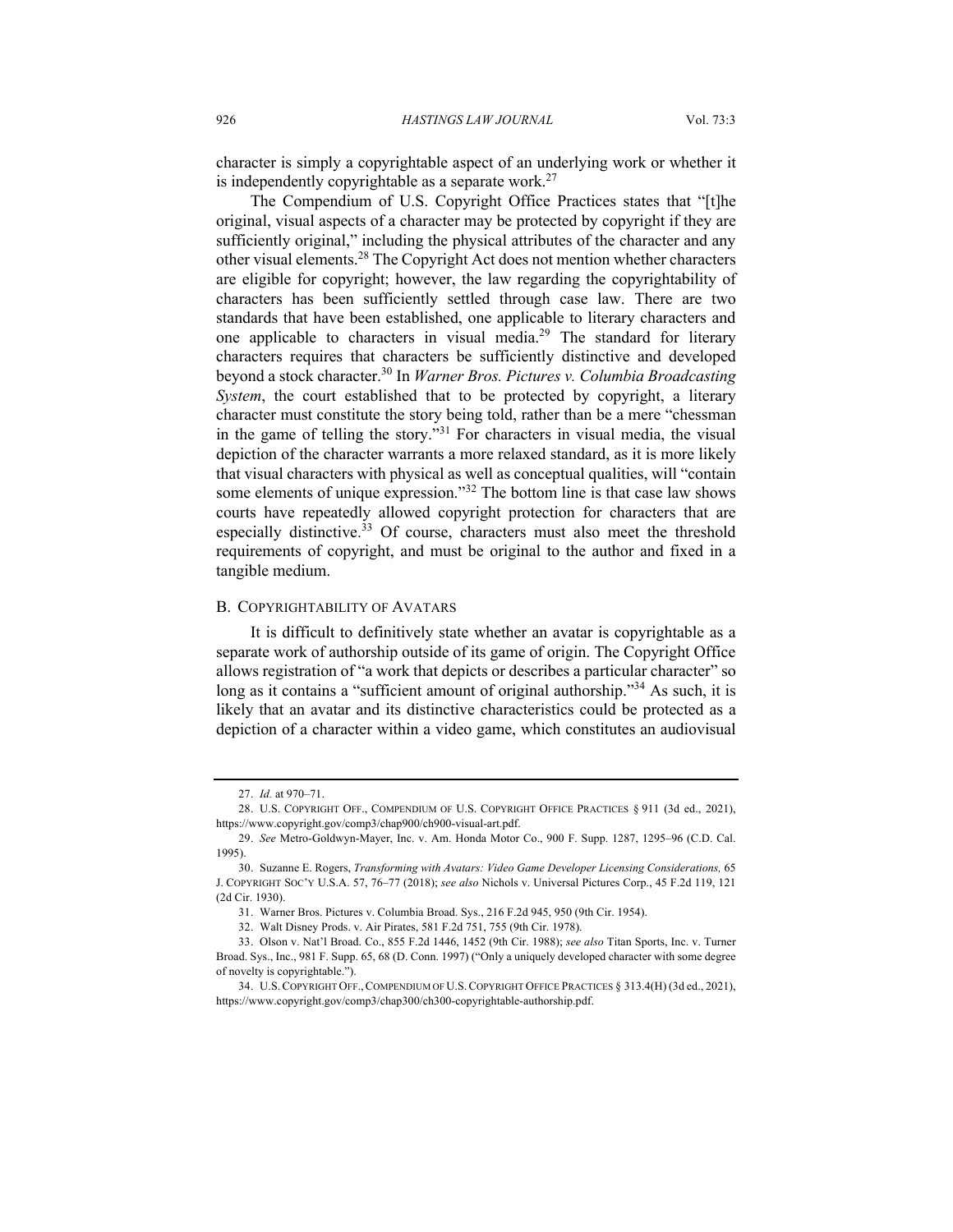work within the meaning of the Copyright Act.<sup>35</sup> However, it remains unclear whether an avatar would qualify as a separate work of authorship, based on the Copyright Office's "minimum size principle" that forbids registration of short phrases, slogans, names, and titles among other things.<sup>36</sup> With that being said, as previously mentioned, it may be possible that if an avatar is especially distinctive and sufficiently delineated as a unique expression, it may be protectable.37

Assuming that an avatar may be protectable as a separate work of authorship, it must be determined whether an avatar would meet the threshold requirements of originality, fixation, and authorship to qualify for copyright protection. Fixation, especially in the context of a video game, can be difficult to ascertain. While the visual appearance and general characteristics that make up an avatar may be considered fixed in the form of underlying data that is stored on a server or computer, determining the fixation of the actions and behavior of an avatar is more complex.<sup>38</sup> These more dynamic elements of an avatar are created during the course of gameplay and, unless they are recorded as an audiovisual work, are often transient and impermanent in nature, making it difficult to justify as "fixed."39 However, it could be considered a "public performance" that is transmitted to the public, and could be considered "fixed" if the transmission of the performance is simultaneously fixed through some form of permanent recording.<sup>40</sup>

Based on the principles laid out above regarding the copyrightability of characters, it seems that for an avatar to be original, it must be distinctive and detailed enough to be distinguished from a stock character.<sup>41</sup> Further, in *Feist Publications Inc. v. Rural Telephone Service Co.*, <sup>42</sup> the Court determined that originality may subsist in selection, coordination, and arrangement of uncopyrightable elements in an original way. $43$  In this sense, even if individual features of an avatar are considered "stock" or uncopyrightable, an avatar consisting of original selection, coordination, and arrangement of various customizable features may meet the requirement of originality within the meaning of the Copyright Act.<sup>44</sup> Of course, not all avatars will meet this

<sup>35.</sup> *See* Ochoa, *supra* note 12, at 971–72.

<sup>36.</sup> *Id.* at 971.

<sup>37.</sup> *See* Walt Disney Prods. v. Air Pirates, 581 F.2d 751, 755 (9th Cir. 1978); *see also* Olson v. Nat'l Broad. Co., 855 F.2d 1446, 1452 (9th Cir. 1988); Titan Sports, Inc. v. Turner Broad. Sys., Inc., 981 F. Supp. 65, 68 (D. Conn. 1997).

<sup>38.</sup> Ochoa, *supra* note 12, at 972.

<sup>39</sup>*. Id.*

<sup>40.</sup> *Id*. at 972–73.

<sup>41.</sup> *See Olson*, 855 F.2d at 1452; *see also Titan Sports*, 981 F. Supp. at 68.

<sup>42.</sup> 499 U.S. 340 (1991).

<sup>43.</sup> *Id.* at 362.

<sup>44.</sup> Ochoa, *supra* note 12, at 975–76.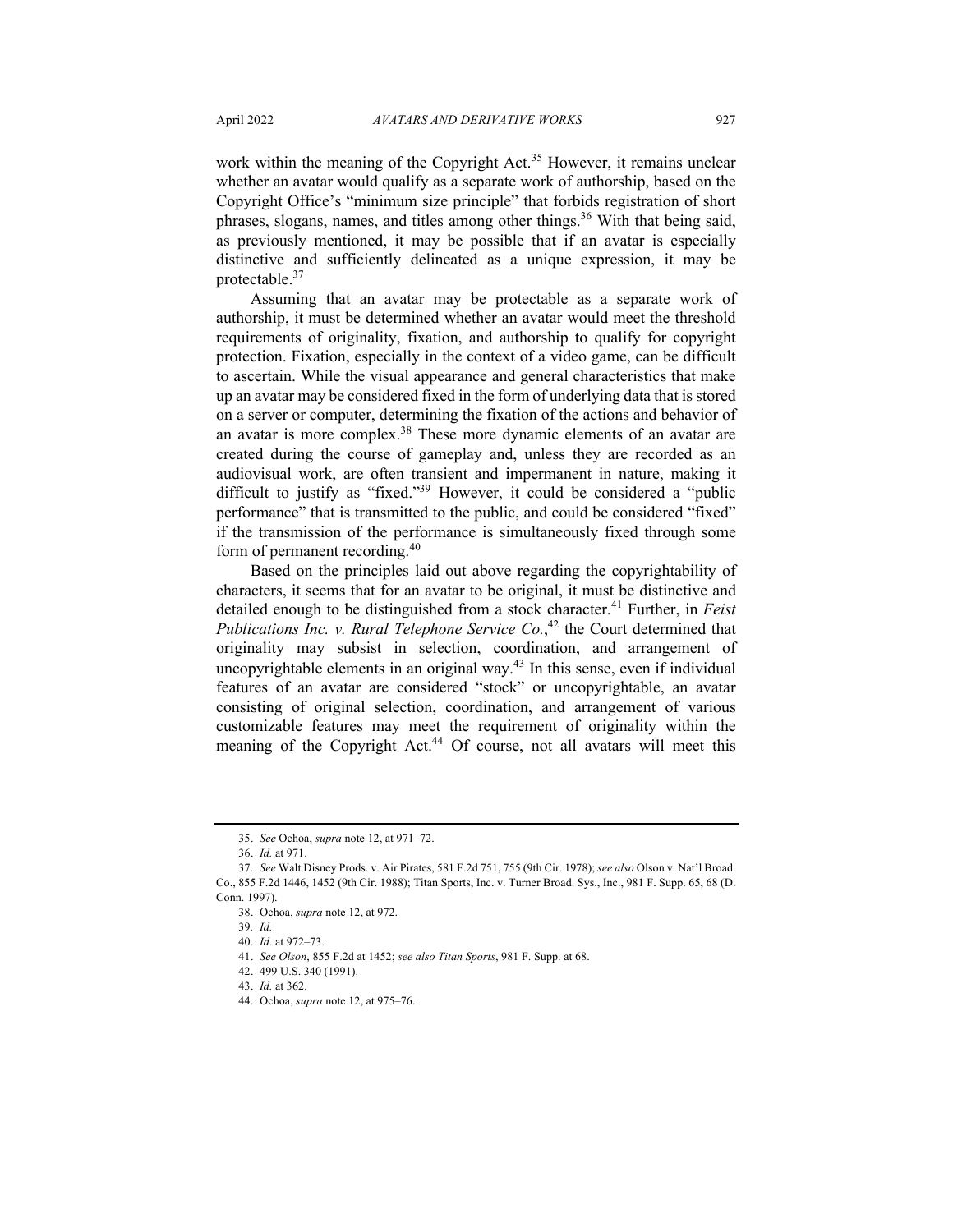threshold of originality, including those avatars that are "generic" or uncustomizable, or avatars based on preexisting copyrighted characters.<sup>45</sup>

Authorship is perhaps the most difficult requirement of copyright to be parsed out in the context of an avatar. Determining who is the author of an avatar is a lengthy debate, as is determining what form that authorship will take, which shall be discussed in depth in the next section. The very basic notion is that a game developer will claim authorship of an avatar because an avatar is based on elements that were programmed and created by the game's designers, thus the avatar cannot be "original" to a player because its appearance and characteristics are dictated by those who created the software. $46$  However, in many instances and game worlds, the game code sets the boundaries for what an avatar can and cannot do, but there is still room for some freedom for the user to add some elements of originality in the avatar's appearance and behaviors.<sup>47</sup> Of course, whether the amount of freedom given to a user in a given game is enough to entitle the user to a claim of authorship would depend on the circumstances of the game; however, where there is a wide range of choices afforded to the user, it is likely the resulting product is a product of the user's creative authorship to a certain extent.<sup>48</sup>

It is worth noting that there are many types of avatars, which range from those that are playable but uncustomizable characters in a game, and those that are fully customizable representations of the player within the game.<sup>49</sup> These can be thought of as open and closed categories of avatars, with open avatars being player-created and customized avatars akin to an "alter ego" of the player, and closed avatars being primarily developer-devised characters with appearances and attributes set solely by the developer.<sup>50</sup> Within this spectrum, open avatars are more likely to provide a wide range of choices to the user, including choices regarding appearance, skills, and behaviors, among others, making it likely that open avatars afford users a certain level of creative authorship.<sup>51</sup> Examples include games such as *EVE Online* and *The Sims 4*, which feature extensive character creation programs that allow users to customize virtually every feature of their avatars.<sup>52</sup> Closed avatars, on the other hand, leave little room for the user to have the freedom of choice, making it less likely that users would be entitled to creative authorship.<sup>53</sup> Examples of games featuring closed avatars include any Nintendo games in the Mario franchise, which only allow a user to pick a

53. Rogers, *supra* note 30, at 64.

<sup>45.</sup> *Id.* at 973.

<sup>46.</sup> *Id.* at 974.

<sup>47.</sup> *Id.*

<sup>48.</sup> *Id.*

<sup>49.</sup> Rogers, *supra* note 30, at 62.

<sup>50.</sup> *Id.* at 63–65; *see also* Daniel Kromand, *Avatar Categorization*, 4 SITUATED PLAY 400 (2007) (Proceedings of DiGRA 2007 Conference), http://www.digra.org/dl/db/07311.16435.pdf.

<sup>51.</sup> Rogers, *supra* note 30, at 64.

<sup>52.</sup> *See, e.g.*, *The Sims 4: Create A Sim Demo*, EA: THE SIMS 4, https://www.ea.com/games/the-sims/thesims-4/pc/create-a-sim-demo (last visited Mar. 21, 2022).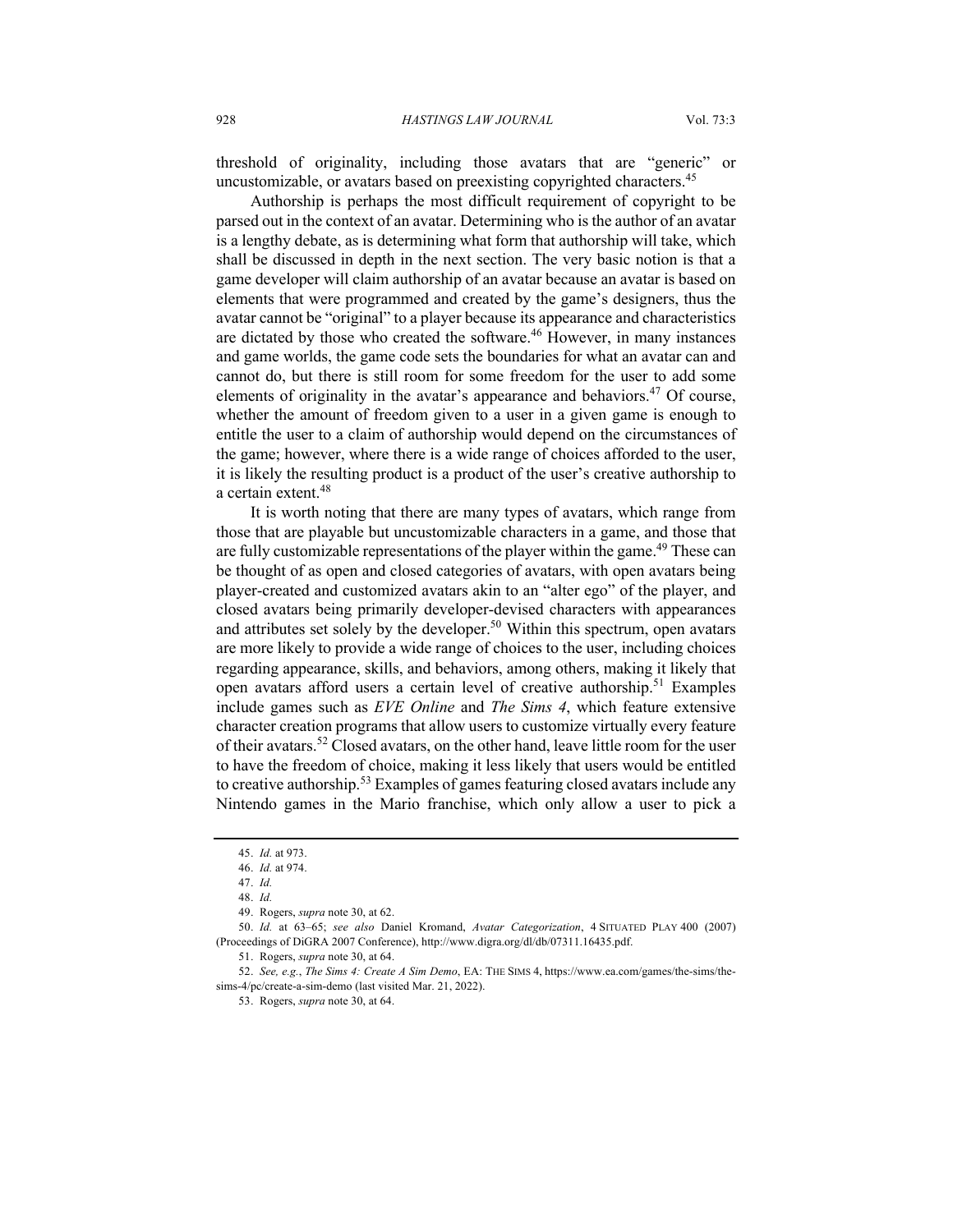character to play, with limited customization options.<sup>54</sup> An analogy can be drawn to software programs that allow users to exercise creative expression, such as word-processing programs, which are copyrightable as software, but do not extend the copyright claims of the software developers to any literary or artistic works created using the software.<sup>55</sup> Courts have addressed whether a copyright in software can extend to its output in a few recent cases, concluding that the copyright may extend to a software program's output where the program does the "'lion's share' of the creating and that the end-user's role in creating the final product is 'marginal.'" <sup>56</sup> It is clear with word-processing programs how the program does not perform the "lion's share" of the creation and the ultimate output of the program is entirely dependent on the end-user's creativity, however, video games and character creation programs seem to exist in a gray area where one may be able to argue either way, depending on the format of the character creation process and the opportunities for creative input given to the end-user (i.e., open avatar customization, as opposed to closed avatar customization).

EULAs and ToU further complicate the debate on authorship, as many of these agreements require users to waive any claims to IP rights in connection with any in-game creations.<sup>57</sup> However, as previously mentioned, there is some support for objections to the enforceability of EULAs based on unconscionability, preemption, or improper contract formation.<sup>58</sup> Games featuring open avatars leave open the possibility and the potential for a user to claim creative authorship of an avatar that is deemed to be sufficiently original and fixed in a tangible medium.

### C. AUTHORSHIP AND OWNERSHIP OF AVATARS

Authorship of a work can take many forms, including sole authorship and the many forms of collaborative authorship that allow for more than one author to have a claim to a work.<sup>59</sup> It is debatable whether an avatar has one sole author (i.e. the game developer) or whether users who customize or create avatars have a claim as a collaborative author.<sup>60</sup> Game developers and publishers, as the creators of the software code that enables a user to customize and create avatars, would argue that because the code dictates an avatar's appearance, they should be considered authors of any avatars created using their software.<sup>61</sup> However, as mentioned, there is a compelling argument that individual users do add original

<sup>54.</sup> *See, e.g.*, *Super Mario 3D World*, NINTENDO, https://supermario3dworld.nintendo.com (last visited Mar. 21, 2022).

<sup>55.</sup> Ochoa & Banks, *supra* note 11, at 295.

<sup>56.</sup> Rearden LLC v. Walt Disney Co., 293 F. Supp. 3d 963, 970 (N.D. Cal. 2018)

<sup>57.</sup> Rogers, *supra* note 30, at 101.

<sup>58.</sup> *Id.* at 102–05.

<sup>59.</sup> Ochoa, *supra* note 12, at 977.

<sup>60.</sup> *Id.* at 974.

<sup>61.</sup> *Id.*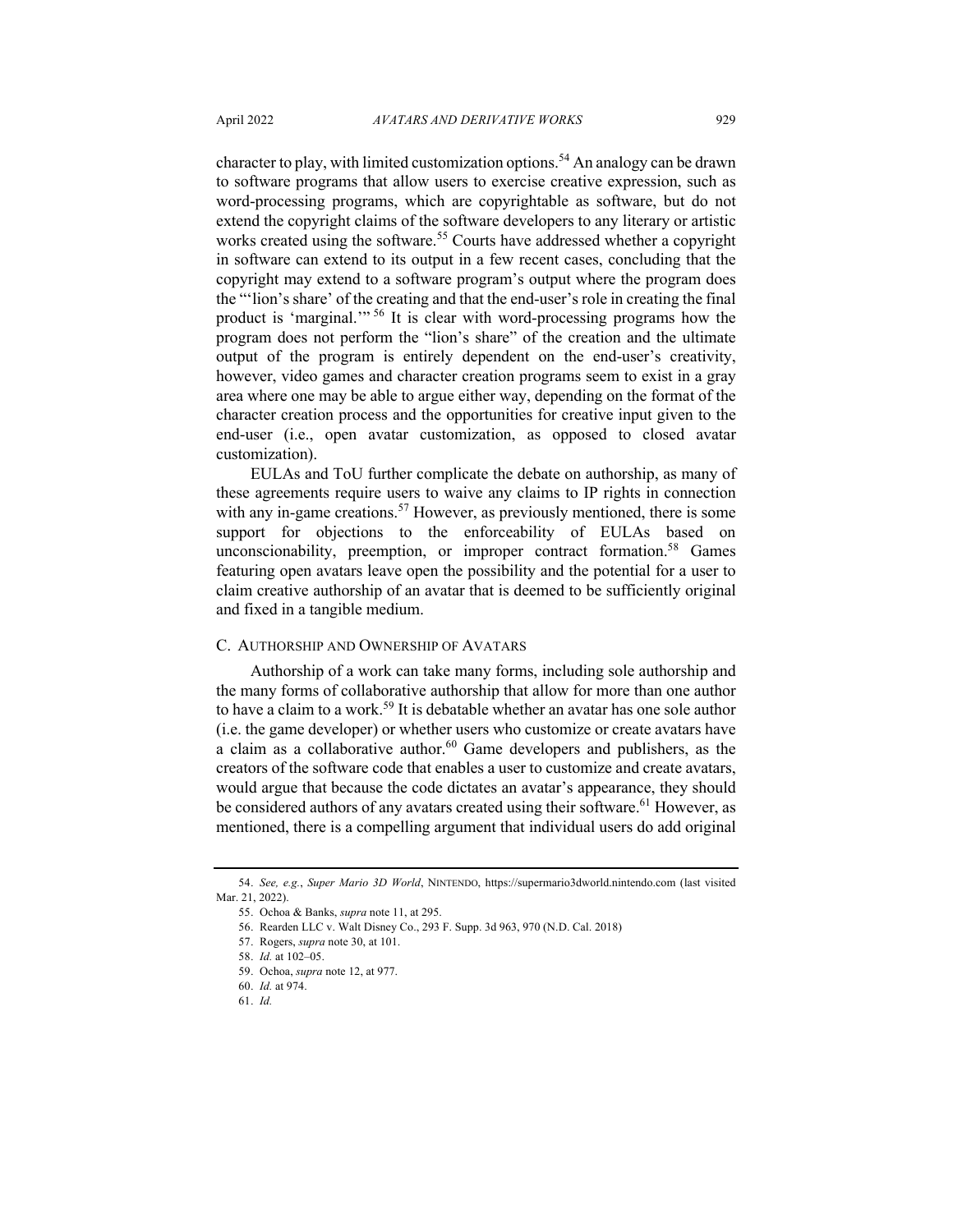elements to avatars through unique selection, coordination, and arrangement of the avatar's appearance or behavior.<sup>62</sup> If we are to consider users to also have a claim to authorship of avatars, we must look to the structure of collaborative authorship provided by the law. The Copyright Act provides definitions for four types of collaborative authorship: joint works, works made for hire, collective works, and finally, derivative works.<sup>63</sup>

Joint works are works "prepared by two or more authors with the intention that their contributions be merged into inseparable or interdependent parts of a unitary whole."<sup>64</sup> The authors of joint works hold undivided interests in the work, regardless of their contribution to the work; however, the contribution must represent an original expression that could stand on its own as a copyrightable work.<sup>65</sup> Additionally, the joint authors must have intended for their contributions to be merged with the contributions of other authors as inseparable parts of a unitary whole.<sup>66</sup> Any co-owner of a work, who goes on to make a derivative work based on the jointly owned work has sole ownership in that derivative work and the co-author does not have any claim to the derivative work.<sup>67</sup> Joint authorship in the context of an avatar would be difficult to justify, given the requirement that joint authors must intend to create a joint work.<sup>68</sup> While it could be considered that there was an intention for the game developers and users' contributions to be merged into a single audiovisual work, it seems unlikely a court would rely on a theory of joint authorship based on the fact that the game developer seems to have contributed most of the underlying work, with the user contributing mere original selection and arrangement.<sup>69</sup>

Works made for hire are works prepared by an employee within the scope of her employment or, more pertinent in this circumstance, works "specially ordered or commissioned for use as a contribution to a collective work, as a part of a motion picture or other audiovisual work . . . if the parties expressly agree in a written instrument signed by them that the work shall be considered a work made for hire."<sup>70</sup> The employer or other person for whom the work was prepared is considered the author of a work made for hire, unless the parties expressly agree otherwise in writing.<sup>71</sup> Categorizing an avatar as a work for hire would be advantageous for game developers and publishers on two levels: (1) it would give the developer and publisher ownership over any of their programmers' or designers' contributions as their employees, and (2) it would potentially give the developer a right to claim user contributions as those of independent

<sup>62.</sup> *Id.* at 975.

<sup>63.</sup> 17 U.S.C. §§ 101, 103, 201.

<sup>64.</sup> *Id.* § 101.

<sup>65.</sup> Erickson v. Trinity Theatre, Inc*.*, 13 F.3d 1061, 1068, 1070 (7th Cir. 1994).

<sup>66.</sup> *Id.* at 1068–69.

<sup>67.</sup> Rogers, *supra* note 30, at 75. 68. *Id.* at 119.

<sup>69.</sup> Ochoa, *supra* note 12, at 979–80.

<sup>70.</sup> 17 U.S.C. § 101.

<sup>71.</sup> *Id.* § 201(b).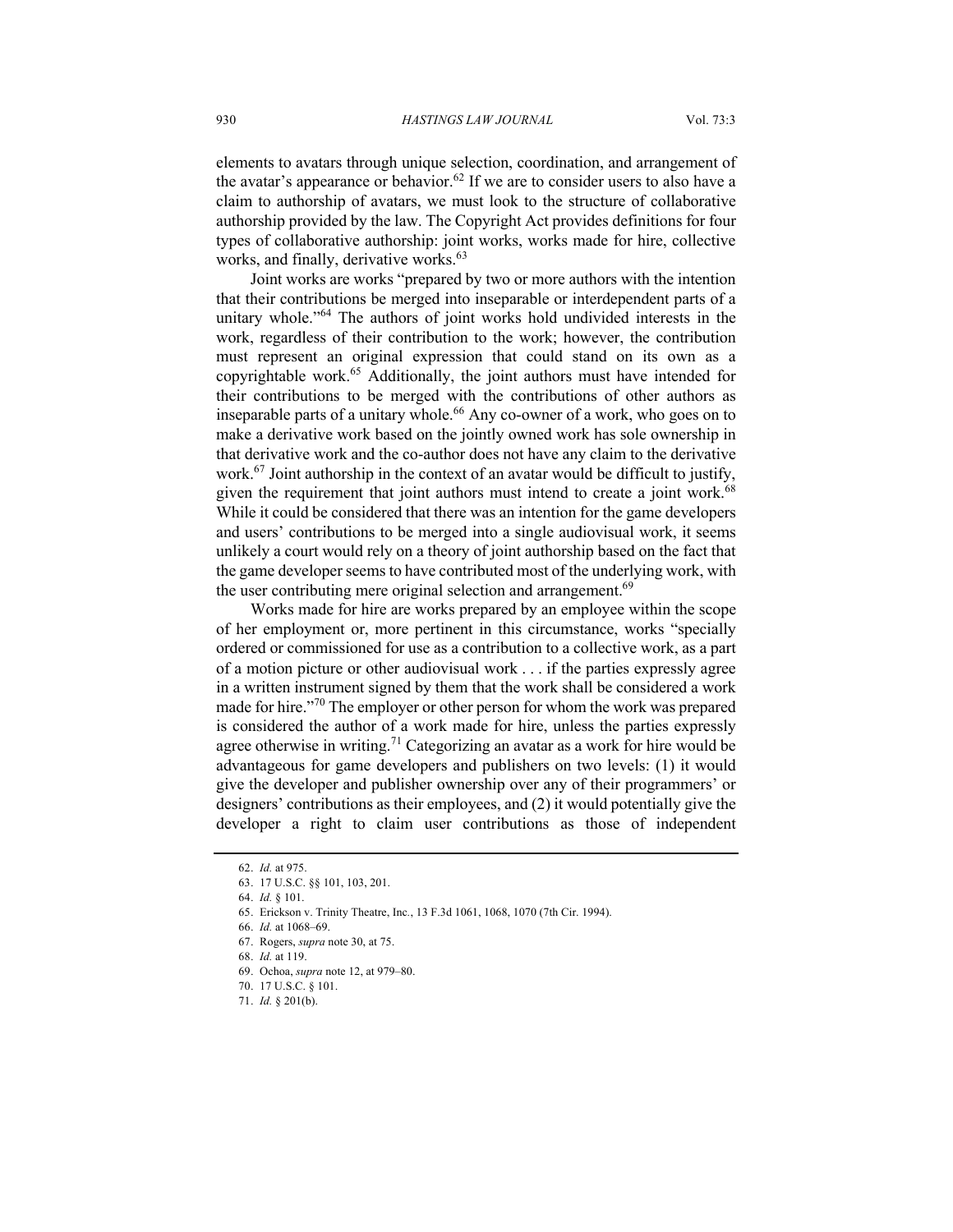contractors.<sup>72</sup> However, while it is likely that a game developer does own their programmers' and designers' contributions as works made for hire, it is much more difficult to consider a user to be an "independent contractor" within the meaning of the Copyright Act.<sup>73</sup> Rather than being specially commissioned and paid to enter into a written agreement to render work for hire services, a user pays to access a licensed copy of a game where they can create and customize avatars.<sup>74</sup> Thus, it seems that the collaborative nature of avatar creation falls outside of the applicability of the work for hire form of collaborative authorship.

Collective works are works in which "a number of contributions, constituting separate and independent works in themselves, are assembled into a collective whole."<sup>75</sup> The copyright in each separate contribution is distinct from the copyright in the collective whole and is owned by the author of the contribution unless expressly transferred to the owner of the collective work as a whole.<sup>76</sup> This means the owner of the collective work is presumed to only have the right to reproduce or distribute the individual contribution as part of the collective work.<sup>77</sup> In considering an avatar to be a contribution to a collective work, we could consider the game developer to be the author of the underlying game software and the audiovisual displays that are generated by the software, while individual users retain authorship of their avatars, which are contributions to the game and audiovisual displays.<sup>78</sup> Users would maintain all rights afforded to copyright owners as they pertain to the avatar, and the game developer would retain the right to reproduce or distribute the avatar as part of the collective work of the game.79 Defining an avatar as a compilation that is a contribution to a collective work could be one way to harmonize the ownership interests of game developers and game users.<sup>80</sup> Game developers would be afforded rights to reproduce and distribute the avatars, but users would also retain rights that would allow them to enjoy copyright protection of their avatars outside of the context of the game.<sup>81</sup>

Finally, derivative works are works "based upon one or more preexisting works, such as a translation, musical arrangement, dramatization . . . or any other form in which a work may be recast, transformed, or adapted."82 The copyright in a derivative work extends only to the original material contributed by the author of the derivative work, and does not extend to any preexisting

<sup>72.</sup> *See* Rogers, *supra* note 30, at 115–16; *see also* Ochoa, *supra* note 12, at 978.

<sup>73.</sup> Ochoa, *supra* note 12, at 978–79.

<sup>74.</sup> *Id.*

<sup>75.</sup> 17 U.S.C. § 101.

<sup>76.</sup> *Id.* § 201(c).

<sup>77.</sup> *Id.*

<sup>78.</sup> Ochoa, *supra* note 12, at 983.

<sup>79.</sup> *Id.* at 983–84; *see also* 17 U.S.C. § 201(c).

<sup>80.</sup> Ochoa & Banks, *supra* note 11, at 296.

<sup>81.</sup> *Id.*

<sup>82.</sup> 17 U.S.C. § 101.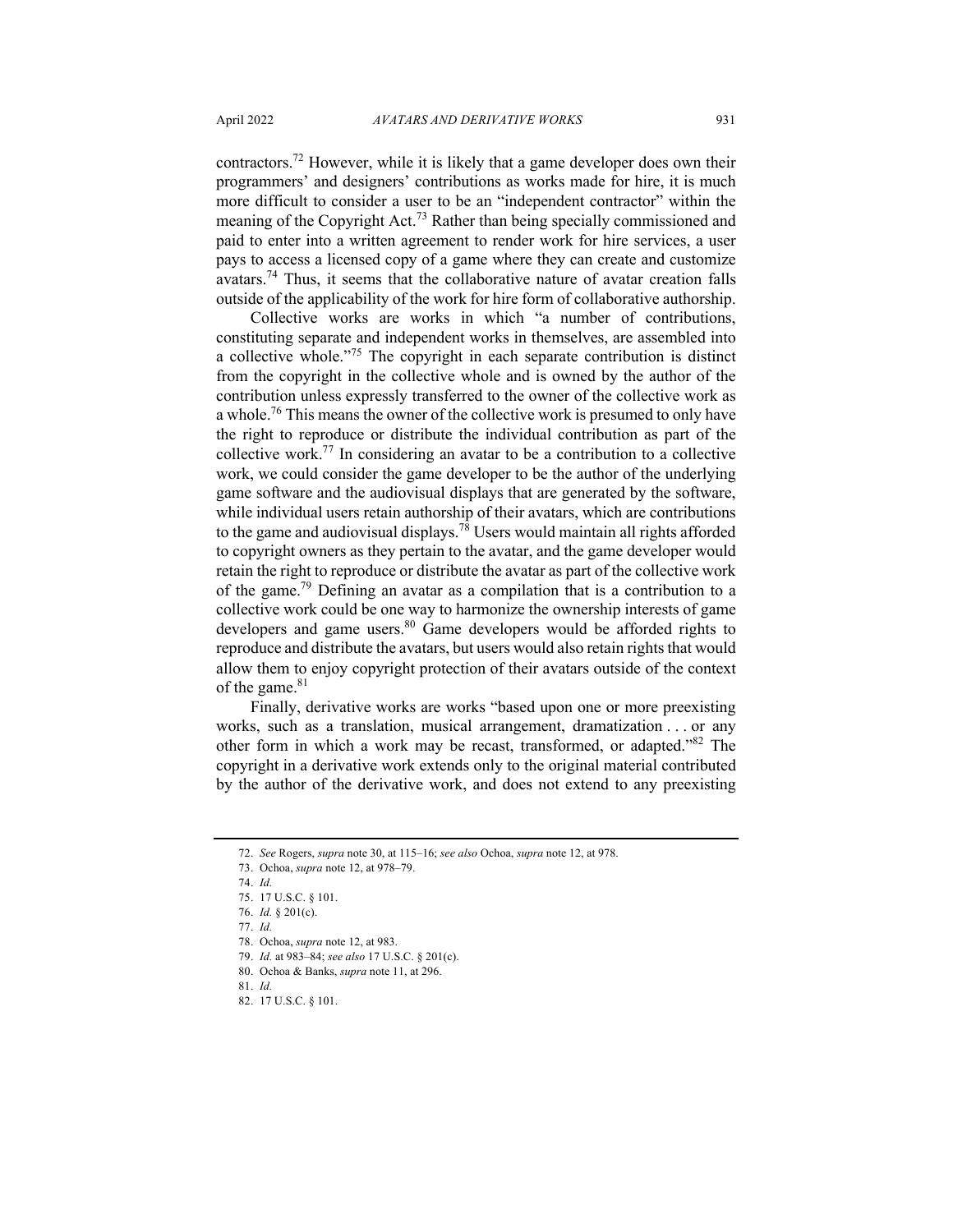material used in the work. $83$  Further, the author of a derivative work must be authorized to create a second work based on the first work, as "protection for a work employing pre-existing material in which copyright subsists does not extend to any part of the work in which such material has been used unlawfully."84 There is potential for all avatars to be considered derivative works, as all avatars are necessarily based upon pre-existing customization features conceived, created, and programmed into the game by the game developers and publishers.<sup>85</sup> However, the owner of a copyright in a derivative work is constrained by the rights of the owner of the underlying work in that use and exploitation of the derivative work must be authorized by the owner of the underlying work.<sup>86</sup> This means if a user were to hold a copyright to an avatar as a derivative work, they would still need permission from the game developer in order to reproduce, distribute, or use the avatar outside of the game context. $87$ 

#### II. AVATARS AND DERIVATIVE WORKS UNDER CURRENT LAW

Regardless of whether an avatar is copyrightable and whether a creator may share in the ownership of said copyright, if a creator incorporates an avatar into their own original work, they may be creating a derivative work. As mentioned above, a derivative work, as defined by the Copyright Act, is a work based upon one or more preexisting works, in which a work may be recast, transformed, or adapted.<sup>88</sup> Any work that consists of modifications which, as a whole, represent an original work of authorship, is considered a "derivative work."89 As applied to avatars, works based on and incorporating avatars created in a video game, such as videos, screenshots, fan-made games, illustrations, or any other works fixed in a tangible medium, may be considered derivative works.<sup>90</sup>

#### A. THE LAW GOVERNING DERIVATIVE WORKS

The right to prepare derivative works based on a copyrighted work is an exclusive right granted to the owner of the copyright.<sup>91</sup> Although a derivative work can be independently copyrightable, such a copyright would only cover any new and original contributions by the author, as separated from the preexisting and underlying work it builds on.<sup>92</sup> As previously mentioned, in order to be protectable, a derivative work must be lawfully created, meaning the

<sup>83.</sup> *Id.* § 103(b).

<sup>84.</sup> 17 U.S.C. § 103(a).

<sup>85.</sup> Ochoa, *supra* note 12, at 982.

<sup>86.</sup> *Id.*

<sup>87.</sup> *Id.*

<sup>88.</sup> 17 U.S.C. § 101.

<sup>89.</sup> *Id.*

<sup>90.</sup> *See, e.g.*, Rooster Teeth Animation, *supra* note 10. *See generally* Elodie Cohen (@alderhoney), INSTAGRAM, https://www.instagram.com/alderhoney (last visited Mar. 21, 2022) (the Sims 4 roleplaying Instagram account featuring edited and modified Sims 4 avatars).

<sup>91.</sup> 17 U.S.C. § 106.

<sup>92.</sup> *Id.* § 103(b).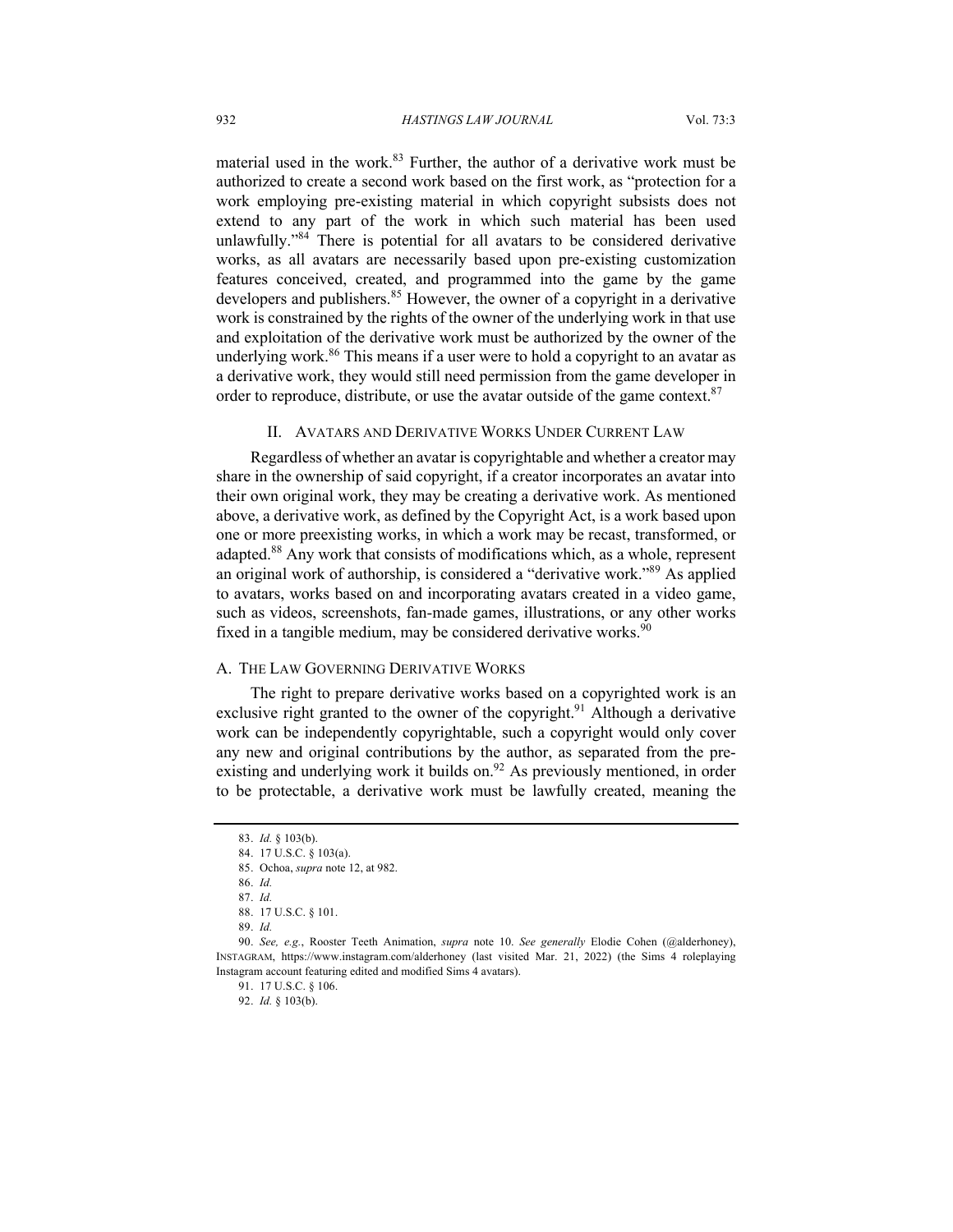creator of the derivative work must be authorized to create a derivative of the pre-existing work.<sup>93</sup> In the avatar context, this would mean that in the absence of some form of ownership in the avatar itself, any creator of a derivative work featuring an avatar must obtain a license or other permission, perhaps through a fan-content policy or similar provision in the EULA/ToS, from the game developer or publisher to create derivative work based on or featuring the avatar.

Some game developers and publishers have chosen to include some form of a written policy outlining how players may use game content and what they may do with any derivative content they produce. These policies expressly authorize players to create derivative works using the pre-existing copyrighted IP, which presumably includes avatars, that belong to the creators and publishers of the game. For example, the EULA for the game *Cyberpunk 2077* includes the following provision: "1.3 Other Documents. Please make sure you also read our: (a) Fan Content Guidelines - which explain what you can and cannot do with content derived from or based on Cyberpunk  $2077$ ; ... .<sup>"94</sup> This links to a separate Fan Content Guideline that gives an overview of the type of fan content that may be created using IP owned by CD Projekt Red, and who owns that fan content.<sup>95</sup> This specific fan content policy allows users to create gameplay videos, fanart, screenshots, community websites, and even software that works alongside the games, so long as they are not used for any commercial purpose and are clearly marked as "unofficial."96 However, the policy does allow for videos to be published on YouTube, Twitch, or other video sharing sites, and monetized through partner programs or passive advertising, as long as the content is not placed behind a paywall. $97$  This and many policies expressly state that although users retain ownership of any new and original fan content they produce, in creating fan content, they agree to grant the game creator a "nonexclusive, permanent, irrevocable, worldwide, sub-licensable, royalty-free licence [sic] to use, modify, reproduce, create derivative works from, distribute, exploit, transmit, perform and communicate" the fan content in connection with their games.98 Other game companies with similar policies include Epic Games

<sup>93.</sup> *Id.* § 103(a).

<sup>94.</sup> *Cyberpunk 2077 – End User Licence Agreement*, CYBERPUNK 2077, https://www.cyberpunk.net/en/ user-agreement (last updated Dec. 10, 2020).

<sup>95.</sup> *CD Projekt Red – Fan Content Guideline*, CD PROJEKT RED, https://cdprojektred.com/en/fan-content (last updated Dec. 10, 2020).

<sup>96.</sup> *Id.*

<sup>97.</sup> *Id.*

<sup>98.</sup> *Id.*; *see, e.g.*, *Fortnite End User License Agreement*, EPIC GAMES, https://www.epicgames.com/ fortnite/en-US/eula (last visited Mar. 21, 2022) ("If You make or have made available any UGC in the Services, You give Epic permission to host, copy, import, store, modify, adapt, display, publicly perform (including by means of digital audio transmissions), reproduce (and make mechanical reproductions of musical works embodied in sound recordings ), create derivative works of (including synchronize to visual images), publicly display, transfer, sublicense, and distribute (collectively "Use") that UGC, in whole or in part, including for commercial publicity and marketing purposes, in any country. This permission is perpetual and irrevocable and applies to any media, platform, or channel in connection with the Software and Services.").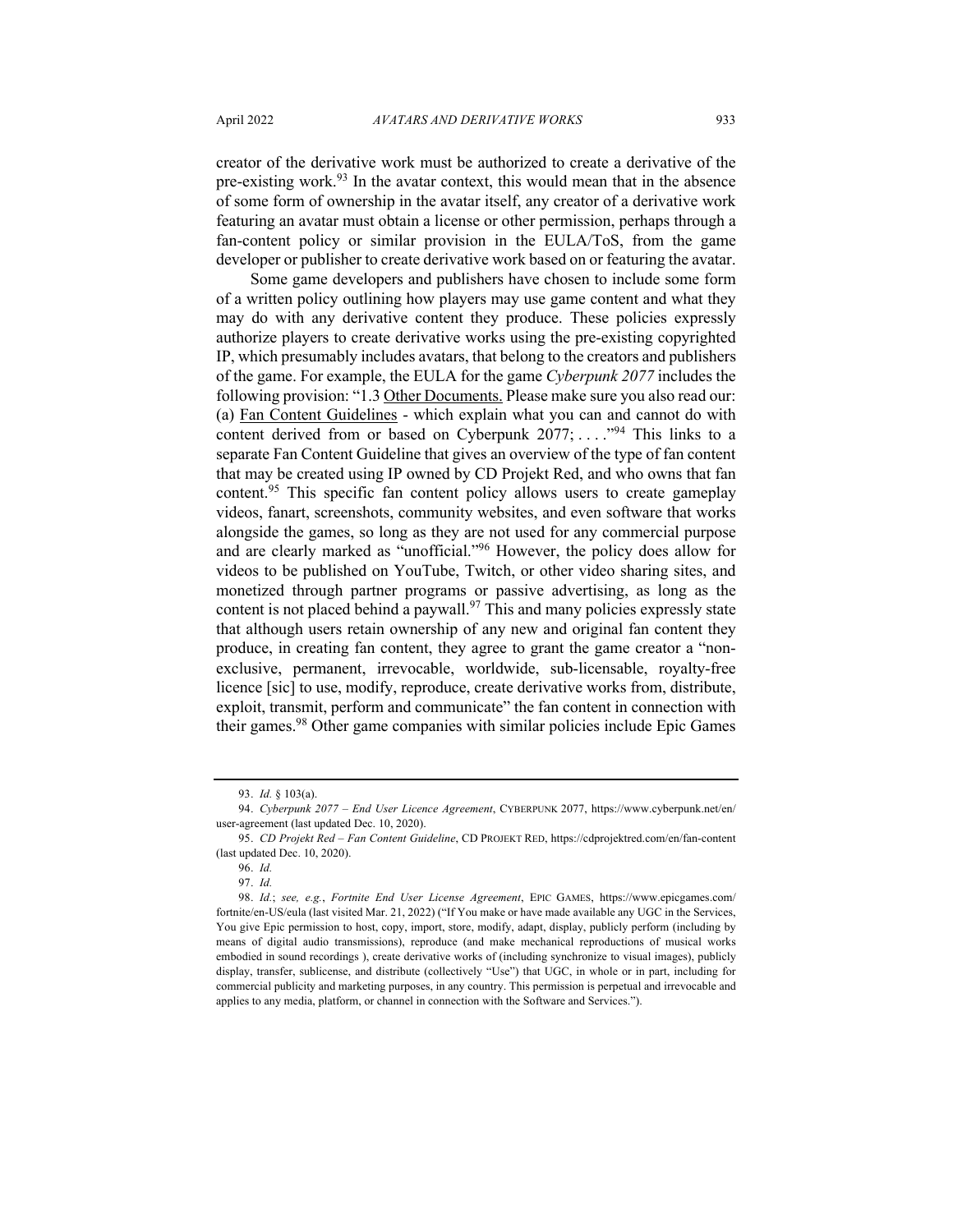(creators of *Fortnite*), CCP Games (creators of *EVE Online*), Riot Games (creators of *League of Legends* and *Valorant*).99

Other game companies have more restrictive variations on the policies outlined above. For instance, Nintendo Co., Ltd., the creators of the popular *Super Mario* game franchise, has a fan content policy that solely addresses the use of gameplay footage and screenshots from games in uploaded videos and livestreams.100 Krafton Inc., the company behind *PlayerUnknown's BattleGrounds*, maintains that "[a]ny and all content Users submit to the Company via the Game or the Service ("Player Content"), and any intellectual property rights in the Player Content belongs to the Company from the moment it is created."101 Electronic Arts, Inc. (EA), the creators of the ubiquitous *FIFA*, *Madden NFL*, and *The Sims* games, does not address user-generated content other than what can be uploaded and made available on EA services, but does provide guidelines on how users may request permission to use EA content.<sup>102</sup> As evidenced by these examples, it is clear that there is no uniform policy regarding user-made content and the use of game-related IP. Although this is favorable to game companies who may have differing opinions and interests in terms of their willingness to allow users to utilize game content in the creation of their own original derivative content, it does not favor users, who must look into each unique policy to determine what they can and cannot do with game content. Given that a majority of consumers, especially those in the age range of 18–34, agree to ToS or EULA without reading the terms, $103$  it appears unreasonable to expect consumers to have an understanding of what user-made content is allowed under certain game policies. More so considering that much of the language of EULAs and ToS is drafted to be "unreadable" by the general public.104 The lack of universal bright-line rules for how users can and cannot use content from the video games they play creates a landscape where users are at risk of having content taken down or even being banned by game companies, while game companies run the risk of alienating their fan bases by seeking to protect their IP.

<sup>99.</sup> *See Fan Content Policy*, EPIC GAMES, https://www.epicgames.com/site/en-US/fan-art-policy (last visited Mar. 21, 2022); *EVE Online Content Creation Terms of Use*, *supra* note 9; *Legal Jibber Jabber*, RIOT GAMES, https://www.riotgames.com/en/legal (last updated Aug. 2018).

<sup>100.</sup> *Nintendo Game Content Guidelines for Online Video & Image Sharing Platforms*, NINTENDO, https://www.nintendo.co.jp/networkservice\_guideline/en/index.html?n (last updated Nov. 29, 2018).

<sup>101.</sup> *Terms of Service Playstation*, PUBG, https://na.battlegrounds.pubg.com/tos-ps (last updated Jan. 12, 2022).

<sup>102.</sup> *How to Request Permission to use EA Content*, EA, https://help.ea.com/en-us/help/faq/how-to-requestpermission-for-ea-games-content (last updated Apr. 7, 2021).

<sup>103.</sup> Jessica Guynn, *What You Need to Know Before Clicking 'I Agree' on that Terms of Service Agreement or Privacy Policy*, USA TODAY (Jan. 29, 2020, 2:21 PM), https://www.usatoday.com/story/tech/2020/01/28/notreading-the-small-print-is-privacy-policy-fail/4565274002.

<sup>104.</sup> KC Ifeanyi, *This New Podcast Will Put You to Sleep Reading Company Terms of Service Agreements*, FAST CO. (Apr. 1, 2020), https://www.fastcompany.com/90478337/this-new-podcast-will-put-you-to-sleepreading-company-terms-of-service-agreements; *see also* Uri Benoliel & Shmuel I. Becher, *The Duty to Read the Unreadable*, 60 B.C. L. REV. 2255, 2279 (2019).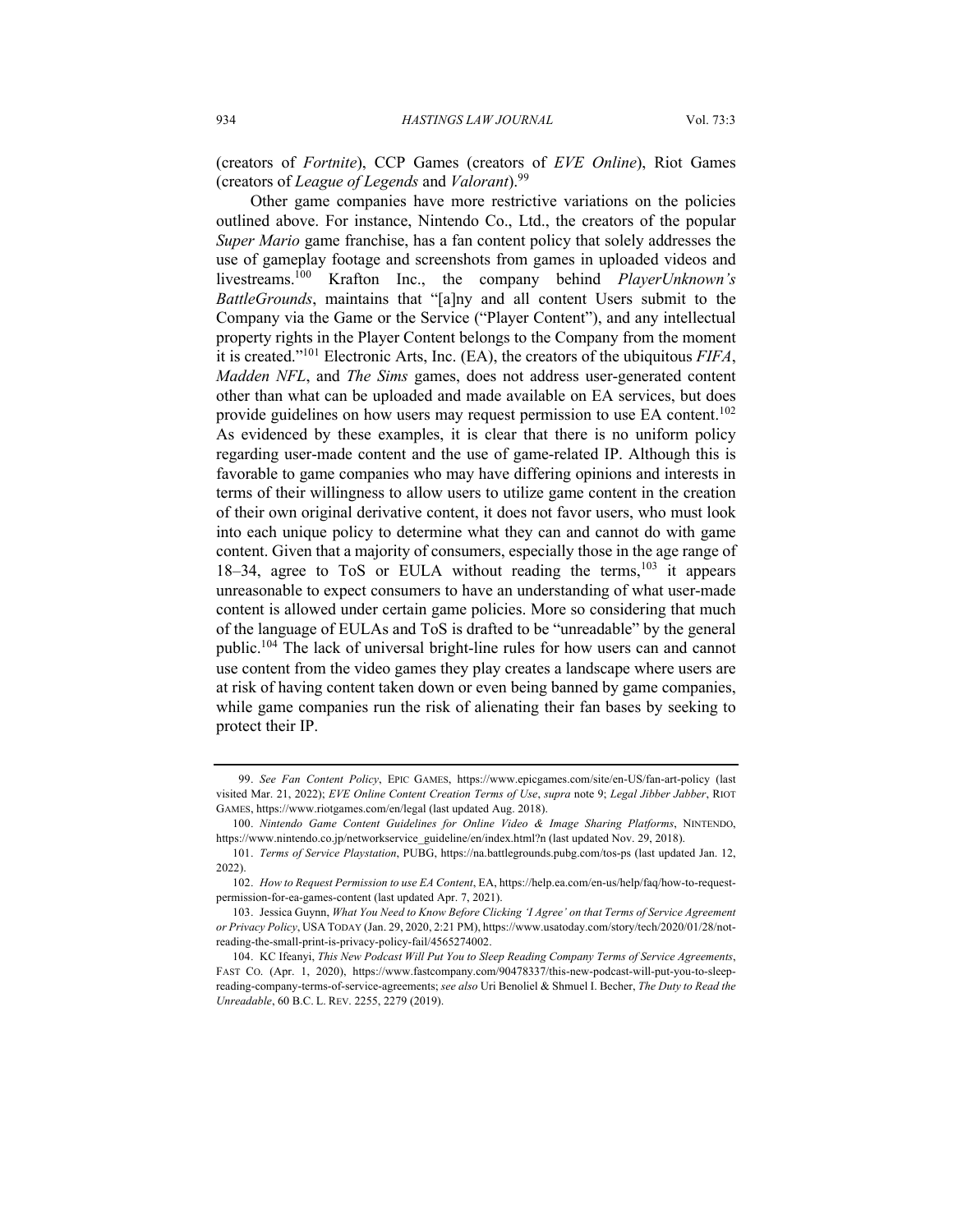#### B. "RED VS. BLUE" AND EXCEPTIONS TO THE RULE

A good example of user-created content that exists within the gray area of copyright ownership and derivative work rights is the popular web series "Red vs. Blue," created by laying dialogue over carefully choreographed and recorded game footage from the first-person shooter game *Halo*. <sup>105</sup> The series represents what is now known as "machinima," a word combining "machine" and "cinema," referring to animated films made within video games.<sup>106</sup> Episodes of "Red vs. Blue" were created entirely within *Halo*'s multiplayer mode on Xbox, featuring avatars within the game manipulated like puppets, and dubbed with voice-over dialogue.<sup>107</sup> When "Red vs. Blue" first gained prominence in popular culture, *Halo* was developed by the video game developer Bungie, Inc., which at the time was a subsidiary of Microsoft Corporation.<sup>108</sup> Despite being a blatant infringement and a seemingly unauthorized derivative work being used for a commercial purpose, neither Bungie nor Microsoft pursued a claim or attempted to take down the infringing content.<sup>109</sup> In fact, after observing the surge in popularity and the potential for content like "Red vs. Blue," Microsoft agreed to grant the creators of the series, Rooster Teeth productions, a gratis license and even later hired the company to create machinima advertising content.<sup>110</sup> It seemed that in this case, Microsoft had recognized the value in derivative content such as "Red vs. Blue" and determined that suppressing the development of machinima would not be in their best interest.<sup>111</sup>

A couple of years after "Red vs. Blue" debuted, Microsoft issued their Game Content Usage Rules, which grant "a personal, non-exclusive, nonsublicensable, non-transferable, revocable, limited license for you to use and display Game Content and to create derivative works based upon Game Content," for personal and non-commercial use.<sup>112</sup> The Rules further stipulate that creators cannot sell or otherwise earn any compensation from any derivative works.<sup>113</sup> Interestingly, the creators of "Red vs. Blue" sell *Halo*-inspired merchandise on their website, have sold over a million DVDs of the series, and the series can be streamed on Netflix and Amazon.<sup>114</sup> This seems to directly

<sup>105.</sup> Julie Muncy, *Once the Darling of YouTube, Machinima Still Lives On—For Some*, WIRED (Apr. 23, 2017), https://www.wired.com/2017/04/red-vs-blue-machinima.

<sup>106.</sup> *Id.*

<sup>107.</sup> Clive Thompson, *The Xbox Auteurs*, N.Y. TIMES MAG. (Aug. 7, 2005), https://www.nytimes.com/ 2005/08/07/magazine/the-xbox-auteurs.html.

<sup>108.</sup> *Id.* 109. *Id.*

<sup>110.</sup> *Id.*

<sup>111.</sup> Christina J. Hayes, *Changing the Rules of the Game: How Video Game Publishers Are Embracing User-Generated Derivative Works*, 21 HARV. J.L. & TECH. 567, 569 (2008).

<sup>112.</sup> *Id.*; *Game Content Usage Rules*, XBOX, https://www.xbox.com/en-US/developers/rules (last updated Jan. 2015).

<sup>113.</sup> *Game Content Usage Rules*, *supra* note 112.

<sup>114.</sup> Sahil Patel, *How the Longest-Running Web Series, Rooster Teeth's 'Red vs. Blue,' Makes Money*, DIGIDAY (Sept. 11, 2017), https://digiday.com/future-of-tv/how-the-longest-running-web-series-makes-money.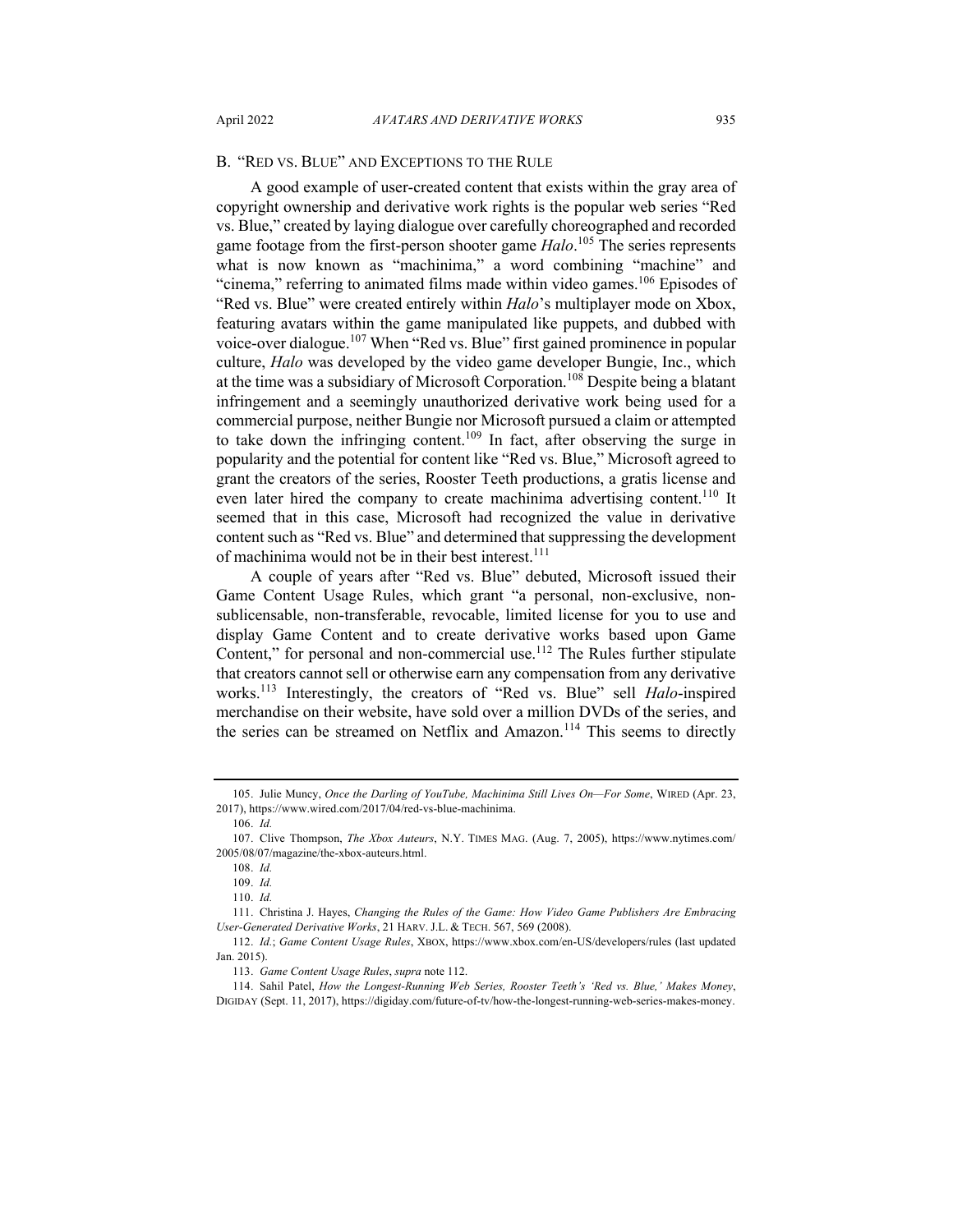contradict the Rules issued by Microsoft regarding permissible uses of derivative content.<sup>115</sup> Overall, it seems that even where game companies have established rules and policies regarding user-created content and restrictions around what kinds of derivative uses are authorized for creators, they are willing to make exceptions where they stand to benefit from the fan-created derivative works. $116$ 

Commentators have noted that by explicitly stating what user-generated derivative works they will permit, video game publishers are creating a legal landscape in which creators can freely participate in the creation of derivative works.<sup>117</sup> However, it has also been noted that regardless of the copyright law, video game publishers were unlikely to prohibit derivative works such as machinima for the following reasons.<sup>118</sup> First, due to the vastness of the Internet, it is practically impossible to enforce all copyright laws, and sending cease and desist notices is not economical where the infringing work is unlikely to harm the market for the copyrighted work.<sup>119</sup> Second, many content owners have recognized the beneficial potential of derivative works and have even actively encouraged such works by providing in-game tools to facilitate content creation.<sup>120</sup> Third, content owners have also recognized the potential for negative publicity that may stem from seeking legal action against users that often make up the loyal fan base of a game or company.<sup>121</sup>

It appears that game companies have just as much incentive to allow creators to utilize game content, including avatars and any other in-game content that may be customized or created by users, in the creation of original derivative content. After all, the purpose of granting copyrights is "[t]o promote the Progress of Science and useful Arts  $[\ldots]$ ,"<sup>122</sup> and it can be understood that encouraging game users to create original content would fall within this purpose. To avoid stifling creativity, there is a need for the development of clear principles that will allow users to create freely without fearing legal repercussions, while maintaining the interests of game companies in protecting their IP assets.

#### III. GUIDING PRINCIPLES TO HARMONIZE THE INTERESTS OF GAME DEVELOPERS AND CREATORS

Creating content based on or deriving from avatars and video games is nothing new. Whether with the intent to create derivative works or not, individuals have been taking screenshots in games, capturing video of gameplay,

<sup>115.</sup> *See Game Content Usage Rules*, *supra* note 112*.*

<sup>116.</sup> Hayes, *supra* note 111, at 578–79.

<sup>117.</sup> *Id.* at 577.

<sup>118.</sup> *Id.*

<sup>119.</sup> *Id.*

<sup>120.</sup> *Id.* at 577–78.

<sup>121.</sup> *Id.* at 578.

<sup>122.</sup> U.S. CONST. art. I, § 8, cl. 8.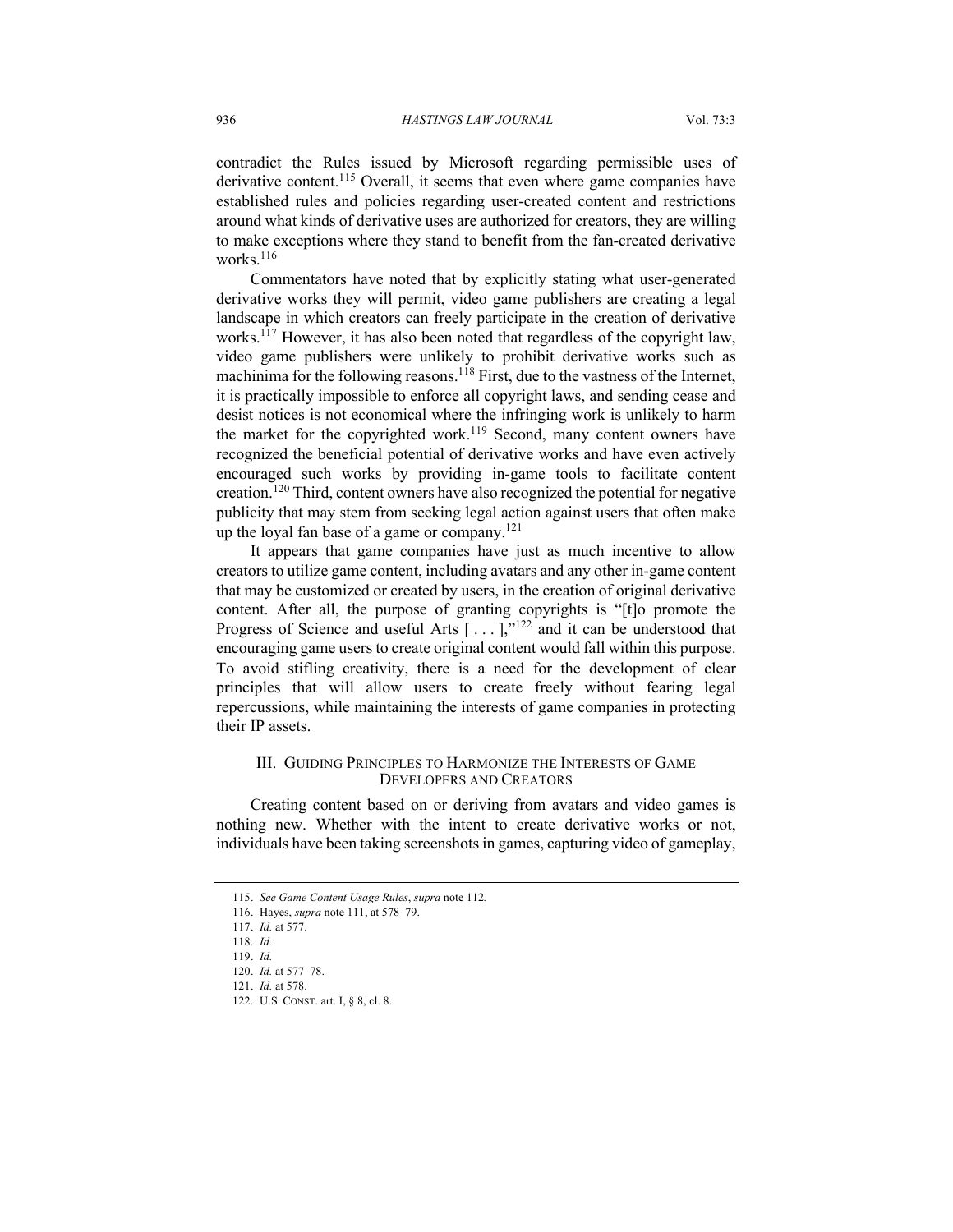and drawing fan-art honoring their favorite characters and avatars for decades.<sup>123</sup> But in a swiftly evolving age where the possibilities and outlets for creating and sharing avatar-based and video game-based content seem endless, we are faced with rapid technological advances that are outpacing the law's ability to adapt with the times. The societal shift to virtual culture and community necessitated by the COVID-19 pandemic around the world has expanded the potential for avatar-based virtual workplaces, and many have turned to virtual worlds as a place to congregate with friends and coworkers, and build online communities.124 As people spend more and more of their time online and in virtual spaces, it seems inevitable that there will be a direct correlation in increased opportunities for creating avatars in those spaces and sharing derivative works featuring and incorporating those avatars. Considering the current state of avatar ownership and the treatment of derivative works based on or incorporating avatars under U.S. copyright law, there is a growing necessity for bright-line rules or guidelines to help shape the future of content creators and their relationships with game companies.

### A. AVATARS AS COMPILATIONS AND CONTRIBUTIONS TO A COLLECTIVE **WORK**

As a threshold matter, there is a need to clarify exactly how we will define avatar ownership moving forward. With the rise of avatar influencers such as Miquela Sousa<sup>125</sup>, prominent vtubers such as Projekt Melody<sup>126</sup>, and the aforementioned avatar-based virtual workplaces<sup>127</sup>, it is clear that avatars are becoming pervasive in our society. But as the creation of avatars becomes ubiquitous, we are faced with the growing issue of determining who owns these avatars. Especially in the workplace setting, where many are recreating themselves as avatars in the virtual workplace, does the user own their avatar likeness? Or does it belong to the company that developed and published the software that allowed these users to customize their avatars in the first place? If a user captures video or takes a screenshot of their avatar interacting with

<sup>123.</sup> *See, e.g.*, Jaz Rignall, *Back When Screenshots Really Were Screen Shots*, US GAMER (Feb. 1, 2017), https://www.usgamer.net/articles/back-when-screenshots-really-were-screen-shots.

<sup>124.</sup> *See, e.g.*, Katie Deighton, *Miss Your Office? Some Companies Are Building Virtual Replicas*, WALL ST. J. (May 27, 2020), https://www.wsj.com/articles/miss-your-office-some-companies-are-building-virtualreplicas-11590573600; Gosia Glinska, *Virtual Reality in the Workplace: Communicating Through Avatars*, UVA DARDEN (Nov. 12, 2020), https://ideas.darden.virginia.edu/virtual-reality-in-the-workplace; Lori Ioannou, *Within a Decade You May be Working with an Avatar or a Digital Twin*, CNBC (Dec. 10, 2020), https://www.cnbc.com/2020/12/10/within-a-decade-you-may-be-working-with-an-avatar-or-digital-twin.html.

<sup>125.</sup> *See generally* Emilia Petrarca, *Body Con Job: Miquela Sousa Has Over 1 Million Followers on Instagram and was Recently Hacked by a Trump Troll. But She Isn't Real*., THE CUT (May 14, 2018), https://www.thecut.com/2018/05/lil-miquela-digital-avatar-instagram-influencer.html.

<sup>126.</sup> *See generally* Jacob Kastrenakes, *What Happens When a Virtual Streamer Doesn't Own Her Body?*, THE VERGE (Nov. 24, 2020), https://www.theverge.com/2020/11/24/21591488/projekt-melody-twitch-bancopyright-strike-digitrevx-vtuber.

<sup>127.</sup> *See, e.g.*, SINESPACE BREAKROOM, https://breakroom.tech (last visited Mar. 21, 2022); SPATIAL, https://spatial.io (last visited Mar. 21, 2022).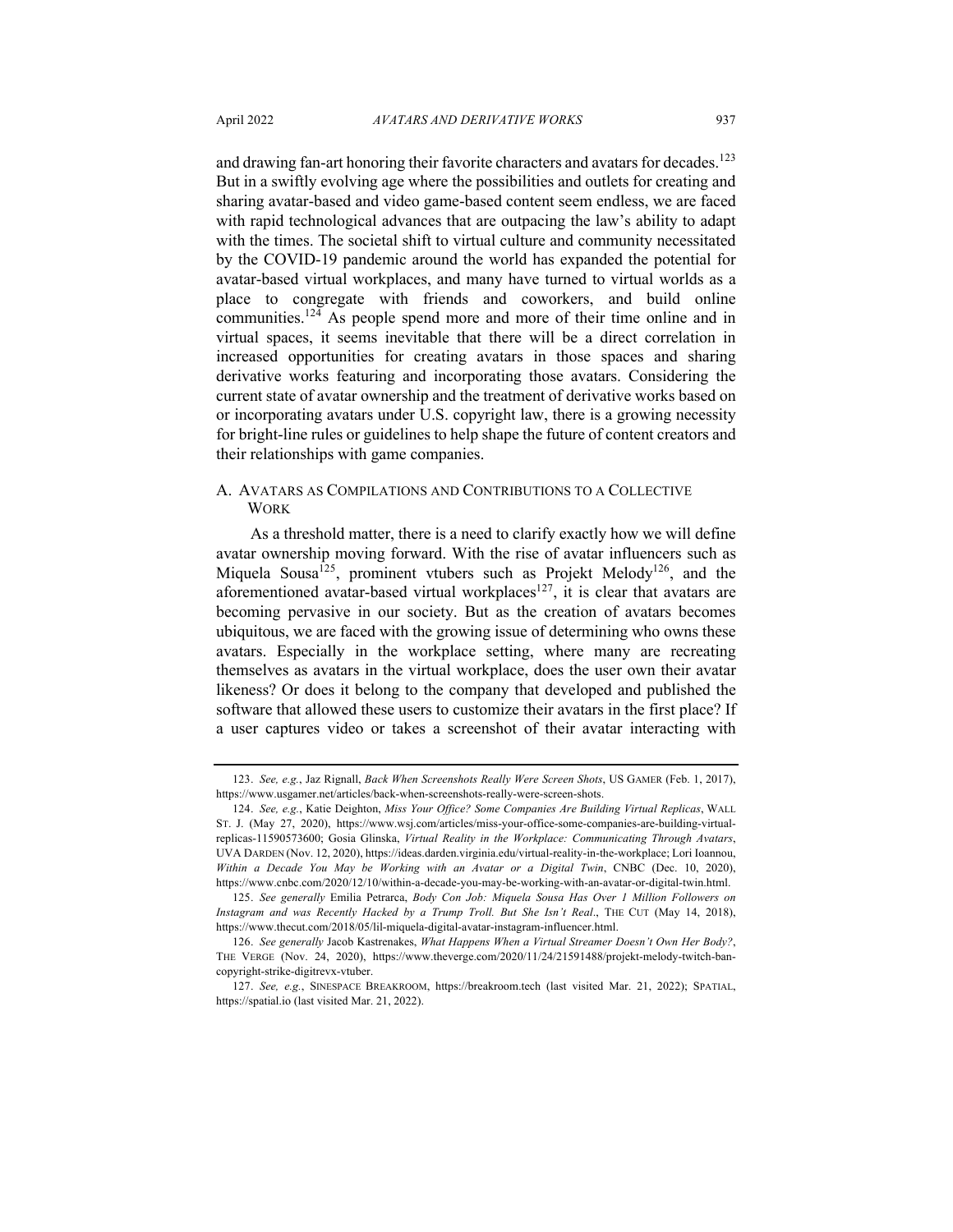coworkers in the virtual office, is that the creation of an unauthorized derivative work? Under the current interpretation of copyright law as examined in Section III, it seems that yes, a user would not have any ownership claim to an avatar created and customized using a software that they have licensed the right to use.

As legal scholars have noted, one way to harmonize the ownership interests of game developers and game users would be to categorize avatars as compilations and video games as collective works, such that an avatar is a contribution to a collective work.<sup>128</sup> In considering an avatar to be a compilation, users may have ownership rights in the original selection, coordination, and arrangement of pre-existing avatar creation elements that constitute their avatar.<sup>129</sup> As a contribution to a collective work, the game developer can be considered the author of the underlying game software and the audiovisual displays that are generated by the software, while individual users can retain authorship of their avatars as contributions to the collective work of the game and audiovisual displays.<sup>130</sup> Under this ownership configuration, the copyrights in each separate contribution would remain distinct from the copyright in the collective whole and would be owned by the author of the contribution, unless it is transferred to the owner of the collective work as a whole.<sup>131</sup> Thus, users would own their avatars as original compilations, and game developers would own the game as a whole. In this case, the owner of the collective work would only have the right to reproduce or distribute the individual contribution as part of the collective work.<sup>132</sup> Users would maintain the exclusive rights afforded to copyright owners as they pertain to the avatar, and the game developer would retain the right to reproduce or distribute the avatar as part of the collective work that is the game.<sup>133</sup> Game developers would be able to reproduce and distribute the avatars as part of the game, but users would have the right to copyright protection of their avatars outside of the context of the game.<sup>134</sup>

This would be the most harmonious solution that would balance the interests of both the users and the game companies. If users are given an ownership interest in an avatar, they can freely use avatars in any works they create and avoid running afoul of the game companies. Likewise, the game companies would be able to freely reproduce the avatars as part of the game and avoid the costs of monitoring online platforms for infringing works that feature avatars and pursuing costly legal claims against the creators of such works.

<sup>128.</sup> Ochoa & Banks, *supra* note 11, at 296.

<sup>129.</sup> 17 U.S.C. § 101.

<sup>130.</sup> Ochoa, *supra* note 12, at 983.

<sup>131.</sup> 17 U.S.C. § 201(c).

<sup>132.</sup> *Id.*

<sup>133.</sup> Ochoa, *supra* note 12*,* at 983–84; *see also* 17 U.S.C. § 201(c).

<sup>134.</sup> Ochoa & Banks, *supra* note 11, at 296.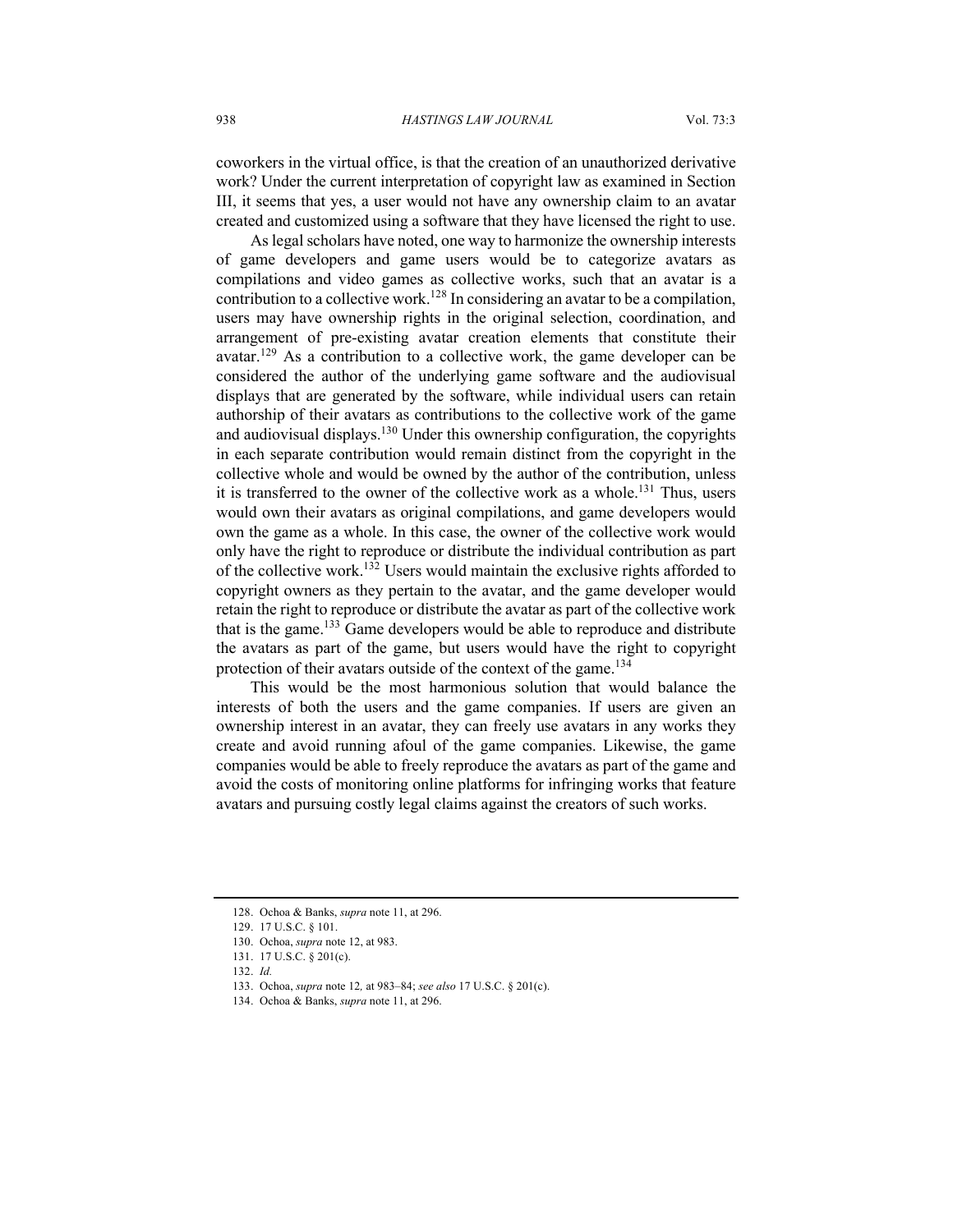#### B. FAN-MADE DERIVATIVE WORKS AS FAIR USE

If game companies are not willing to assent to a collaborative ownership model for avatars that are user-created, there is a need for the development of bright-line rules that will allow users more flexibility in their use of avatars in the creation of any original derivative works they may produce. There may be a blanket solution in the form of amendments to the Copyright Act itself, or industry-specific solutions in the form of compulsory licensing and selfregulation.

One interesting proposal that has been made in furtherance of the argument for protection of fan-made derivative works is to provide explicit statutory protections for non-commercial, transformative works.<sup>135</sup> Specifically, in response to legal uncertainty surrounding the efficacy of a fair-use claim for fanmade derivative works, scholars have proposed an amendment to the preamble of Section 107 of the Copyright Act, which codifies a list of types of works and uses that Congress intends to be considered fair use.<sup>136</sup> The addition of "noncommercial" and "transformative" works to the list of uses considered to be fair use would create a blanket solution that would likely encompass a majority of the types of fan-made derivative works that may be of concern for game companies and users, and help clarify the legal status of fan-made works without effecting a substantive change in the law.<sup>137</sup> Works that depict or feature usercreated avatars, such as role-playing social media profiles<sup>138</sup> or video series like "Red vs. Blue,"<sup>139</sup> would certainly fall under this category. Of course, a fair use claim remains tenuous, as at the end of the day, it is a fact-specific balancing of the fair use factors laid out in Section 107 of the Copyright Act,  $^{140}$  as interpreted by the court analyzing the case. As such, it may be more effective to develop rules or guidelines that are specific to the video game industry and address the nuanced issues and concerns that arise in the gaming context.

#### C. COMPULSORY LICENSING FOR AVATARS AND GAME CONTENT

One such industry-specific solution may be statutory regulation of avatar licensing through a compulsory licensing scheme enacted by Congress. Legal scholars and critics have proposed the establishment of a compulsory licensing scheme in many facets of copyright law, including in the realm of music, where compulsory licensing originated.<sup>141</sup> Currently, the Copyright Act provides for

<sup>135.</sup> Patrick McKay, *Culture of the Future: Adapting Copyright Law to Accommodate Fan-Made Derivative Works in the Twenty-First Century*, 24 REGENT U. L. REV. 117, 139 (2012).

<sup>136.</sup> *Id.* at 140.

<sup>137.</sup> *Id.*

<sup>138.</sup> Cohen, *supra* note 90.

<sup>139.</sup> Rooster Teeth Animation, *supra* note 10*.*

<sup>140.</sup> *See* 17 U.S.C. § 107.

<sup>141</sup>*. See generally* Peter S. Menell, *A Remix Compulsory Licensing Regime for Music Mashups*, *in* THE ROUTLEDGE COMPANION TO COPYRIGHT AND CREATIVITY IN THE 21<sup>ST</sup> CENTURY 13 (Michelle Bogre & Nancy Wolff eds., 2020).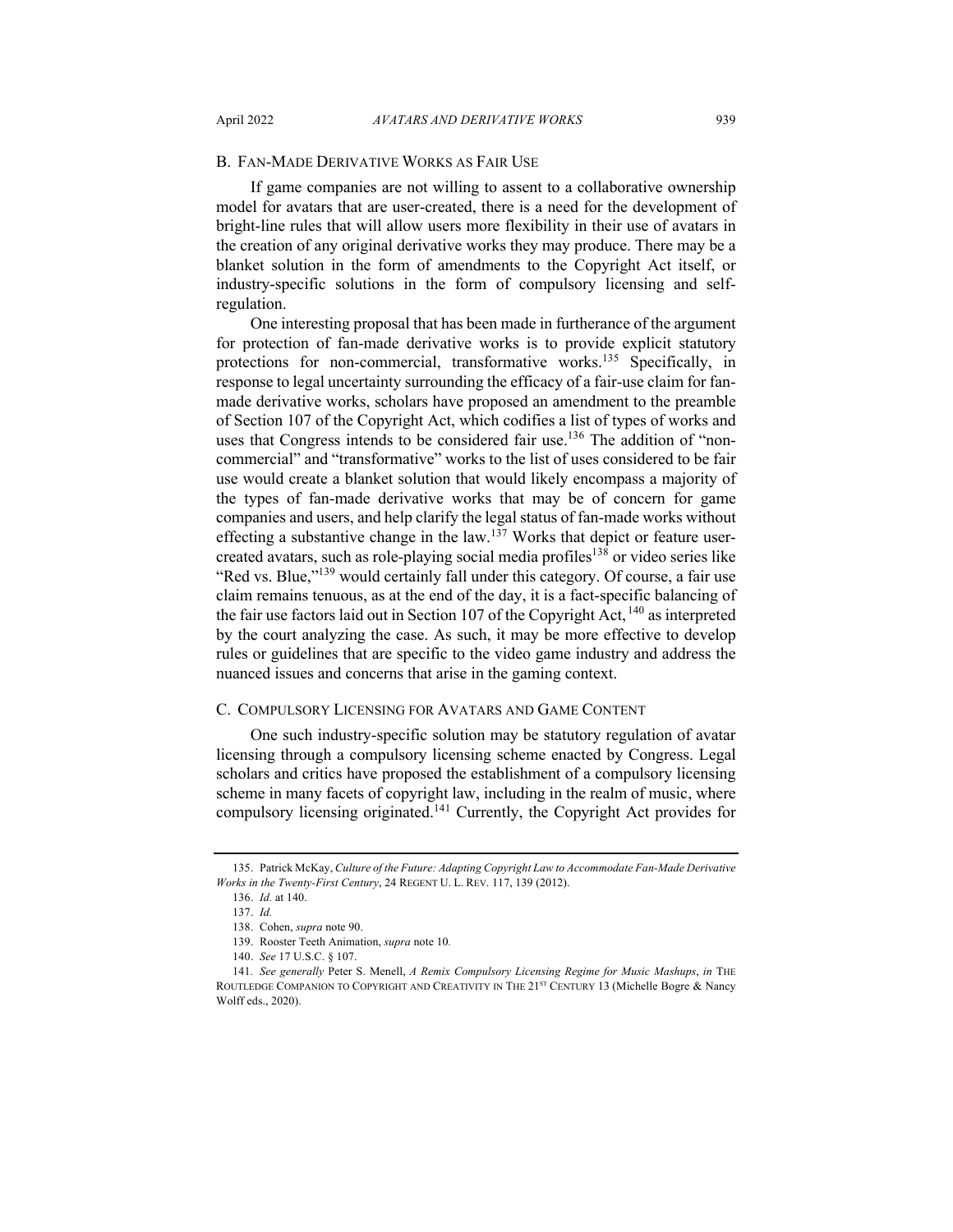compulsory licensing for mechanical reproduction of nondramatic musical compositions, jukebox performances of nondramatic musical compositions, cable television retransmissions, and satellite home dish reception.<sup>142</sup> A compulsory license is a limitation on the exclusive rights of copyright owners, allowing any person that complies with the statutory requirements to obtain a license for specified uses.<sup>143</sup> For instance, Section 115 of the Copyright Act provides that a person who applies for and obtains a license may make and distribute phonorecords of a nondramatic musical work and outlines the procedures for obtaining such a license.<sup>144</sup> Licensing rates are set by Copyright Royalty Judges, who do their best to set reasonable rates that represent the rates and terms that would have been negotiated in the marketplace between a willing buyer and a willing seller. $145$ 

Of course, users could contact the game companies directly to negotiate a license for the use of an avatar or to obtain permission to use a game content in a derivative work that they intend to create. However, there are many problems inherent in negotiating one-off licenses. Peter Menell articulated many of these problems in the context of licensing music samples for remixes and mash-ups, but such problems are universal to any circumstance where a creator wishes to license a portion of a work for use in an original derivative work.<sup>146</sup> For one, the current licensing model does not provide for standardized pricing and in many cases, depending on the popularity of the underlying work, licensing costs could be prohibitive or outweigh any financial benefit that a licensee may derive from the use.<sup>147</sup> Furthermore, licensors may want to know how their works are going to be used and may potentially object to certain uses.<sup>148</sup> Lastly, negotiating oneoff licenses may implicate complex licensing terms and may require the establishment of monitoring arrangements.<sup>149</sup> In the gaming context, many users and creators are unlikely to be legally savvy or to have the financial means to hire a legal expert to help them navigate the complexities of licensing media. It is more than likely that a system of à la carte licensing would stifle the creativity of many would-be creators who do not have the means or the patience to struggle through the licensing process for a non-commercial use or a silly video they intended to make and share just for fun.

A system for compulsory licensing in the video game industry could encompass a process for game users to obtain licenses for the use of an avatar or other game content in derivative content that they intend to create. Once a user

<sup>142.</sup> 3 WILLIAM F. PATRY ON COPYRIGHT § 8.5 (2021).

<sup>143.</sup> Randy S. Kravis, *Does A Song by Any Other Name Still Sound As Sweet?: Digital Sampling and Its Copyright Implications*, 43 AM. U. L. REV. 231, 242 (1993).

<sup>144.</sup> 17 U.S.C. § 115(a), (b), (c).

<sup>145.</sup> *Id.* § 115(c)(1)(F).

<sup>146.</sup> Menell, *supra* note 141, at 13.

<sup>147</sup>*. Id.*

<sup>148</sup>*. Id.*

<sup>149</sup>*. Id.*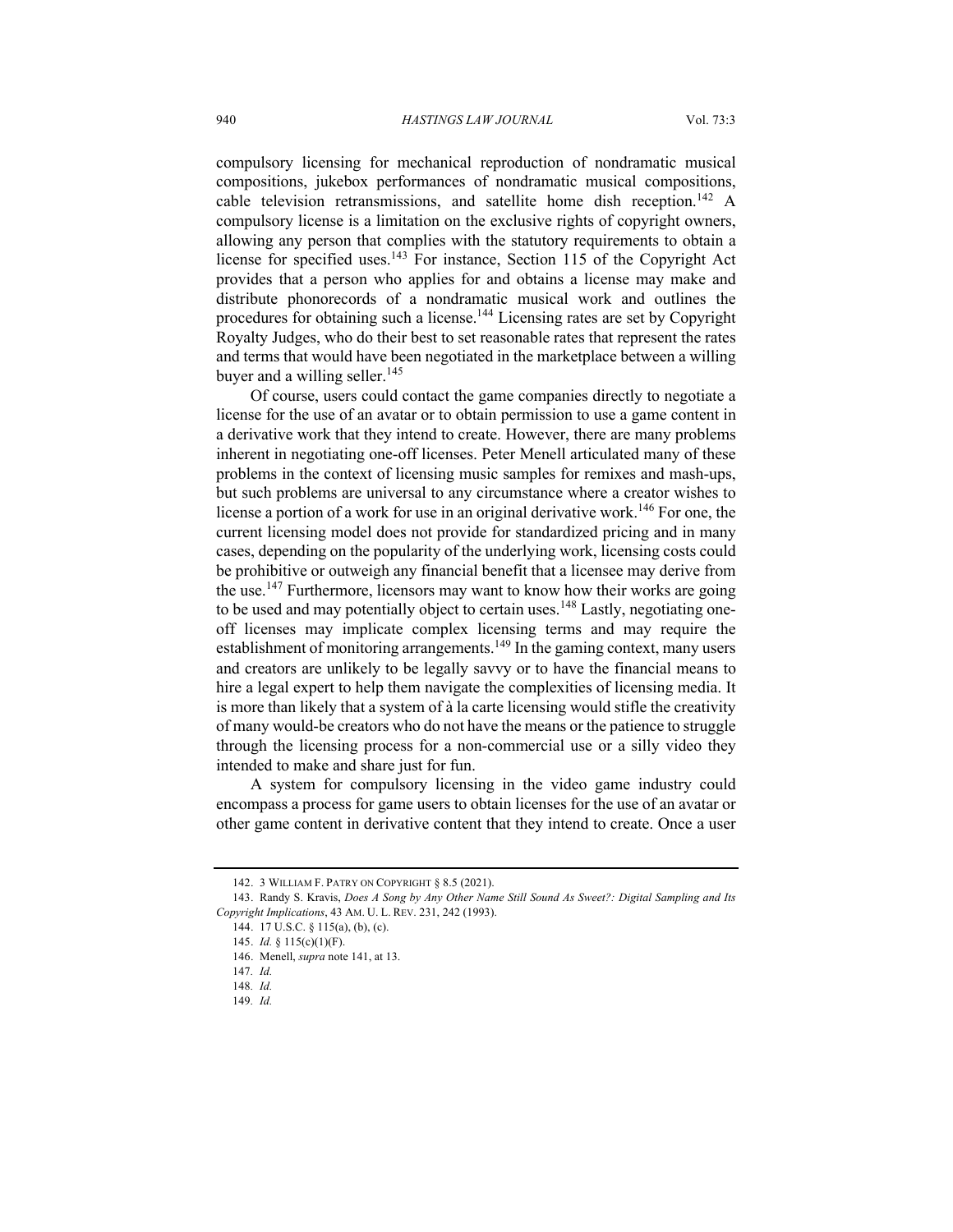has identified an avatar or game content that they would like to license, they would serve a notice of intention to the relevant game company, or in the absence of a known copyright owner, to the Copyright Office.<sup>150</sup> So long as the game user does not intend to simply recreate the avatar as it would appear and operate within the game, if they use the avatar in a creative and original manner and pay a standardized rate for such use, any user could be entitled to license the use of an avatar. The game company would receive equitable remuneration in the form of a statutorily set rate that is deemed to be reasonable by market standards, and the user would have a simple, presumably low-cost, and straightforward mechanism to make sure any works they create do not infringe on the game company's exclusive rights.

One major point of contention for the establishment of a compulsory license for video game content may be that game companies want to control or restrict the type of use or the content of the derivative work to maintain the reputation of the company. For instance, Epic Games' Fan Content Policy provides that any fan content created using Epic Games IP "must not be obscene, sexually explicit, defamatory, offensive, objectionable, or harmful to others" and any reference made to Epic Games trademarks "must be used in a manner that will enhance and not damage the reputation and goodwill associated with the [m]arks."<sup>151</sup> From this, it is reasonable to believe that Epic Games and other game companies would want to restrict any uses covered by the compulsory licensing scheme to exclude "obscene, sexually explicit, defamatory, offensive, objectionable, or harmful" uses and ensure that any works created using IP licensed via a compulsory license maintains the goodwill and reputation of the company.<sup>152</sup> Perhaps this would be an opportunity for major gaming companies to bring forth their interests to lobby for carve-outs of certain uses that would be deemed prohibited under the compulsory licensing scheme. For instance, perhaps one may not be able to obtain a compulsory license for use of an avatar in pornographic content or in a feature film. Just as the Copyright Act currently limits compulsory licenses to specific categories of works and has built-in limits on uses, a compulsory scheme for avatars and game content could also be tailored to include certain limitations and restrictions.<sup>153</sup>

Further, a compulsory licensing scheme would need to take into account what kind of payment process is most equitable for both game companies and users. The current payment model focuses on royalty payments owed to the copyright holder at a statutorily set mechanical royalty rate.<sup>154</sup> For the music industry, with limited and tangible avenues for distribution, such as the

<sup>150.</sup> *See* 17 U.S.C. § 115(b)(1), (2).

<sup>151.</sup> *Fan Content Policy*, EPIC GAMES, https://www.epicgames.com/site/en-US/fan-art-policy (last visited Mar. 21, 2022).

<sup>152.</sup> *Id.*

<sup>153.</sup> *See* PATRY ON COPYRIGHT, *supra* note 142, § 8.5; *see also* 17 U.S.C. § 115(a)(1)(B), (a)(2).

<sup>154.</sup> Diana Mathangani, *Mechanical Royalties From Physical and Download Sales*, SONGTRUST (Dec. 19, 2021), https://blog.songtrust.com/mechanical-royalties-from-sales.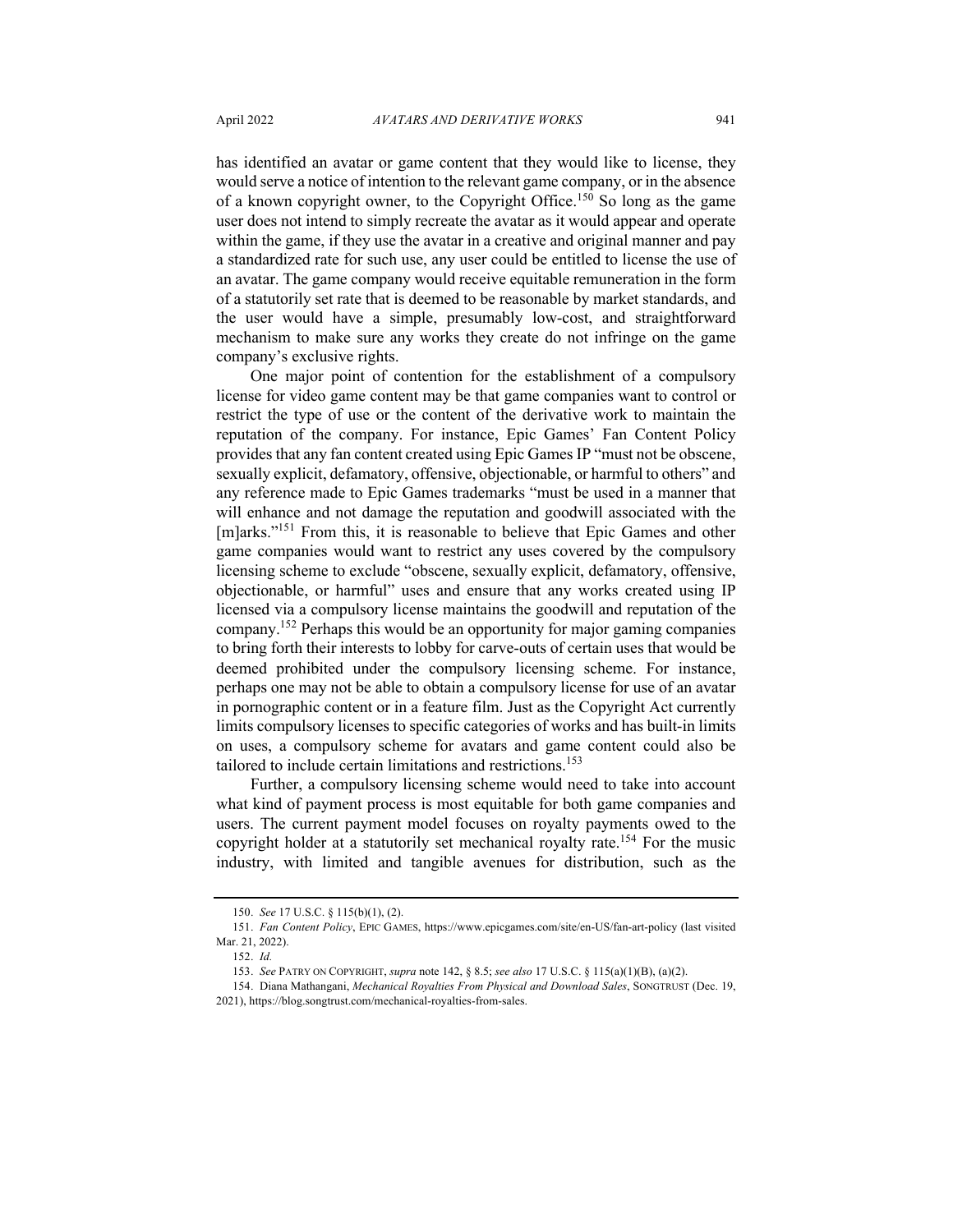distribution of physical products (CDs, vinyl, etc.), digital downloads, and streaming, it makes sense for a royalty system based on a per song, per unit rate.<sup>155</sup> However, with the gaming industry and fan culture that surrounds the gaming industry, things may be a bit more complicated. Users may want to license the right to reproduce an avatar or other game content in a different medium, such as a fan-art drawing, or a video series. For mediums such as these, a royalty system may work, with a statutorily set royalty paid per unit sold or in the context of video streaming, a statutorily set royalty paid per view or a set percentage of advertising revenue derived from monetization on video streaming sites. But as the gaming industry and the culture that surrounds it continues to expand and technology continues to expand, so too do the avenues for creating and sharing derivative content based on avatars and pre-existing game content, and not all derivative content will have a clear-cut model for tracking sales or streams. Perhaps a tiered payment system that sets a one-time fee based on the type of use could be an alternative to a royalty-based system. A standard fee would be determined based on the type of content sought to be licensed and the type of use the license is sought for. For example, a landmark from a game may have a different price from a non-player character, which may differ in price from a player-created and customized avatar, and the fee to license for a YouTube video would differ from a fee for a hand-drawn illustration or an art piece incorporating photo and video from a game. This system could help to solve the problem above regarding limits on types of uses, by identifying certain uses and types of content that the Copyright Office will direct to the game company for negotiation of a voluntary license, rather than issue a compulsory license.

#### D. SELF-REGULATION OF THE GAMING INDUSTRY

In the alternative, with collective cooperation of the greater gaming industry, there may be a possibility for self-regulation through a regulatory body to create a unified policy for licensing game content. The video game industry already has a self-regulating body, the Entertainment Software Association (ESA), which was established in 1994 by video game companies including Sony Interactive Entertainment, Nintendo, Electronic Arts, Capcom, and others. 156 The ESA established the Entertainment Software Ratings Board (ESRB), which creates age-based ratings for games based on content, and also enforces advertising guidelines adopted in the video game industry.<sup>157</sup> The ESA has recently announced an initiative to make probability rates for loot boxes and in-

<sup>155.</sup> *Id.*

<sup>156</sup> *Membership: FAQs*, ENT. SOFTWARE ASS'N, https://www.theesa.com/about-esa/#membership (last visited Mar. 21, 2022).

<sup>157.</sup> *About ESRB*, ENT. SOFTWARE RATING BD., https://www.esrb.org/about (last visited Mar. 21, 2022).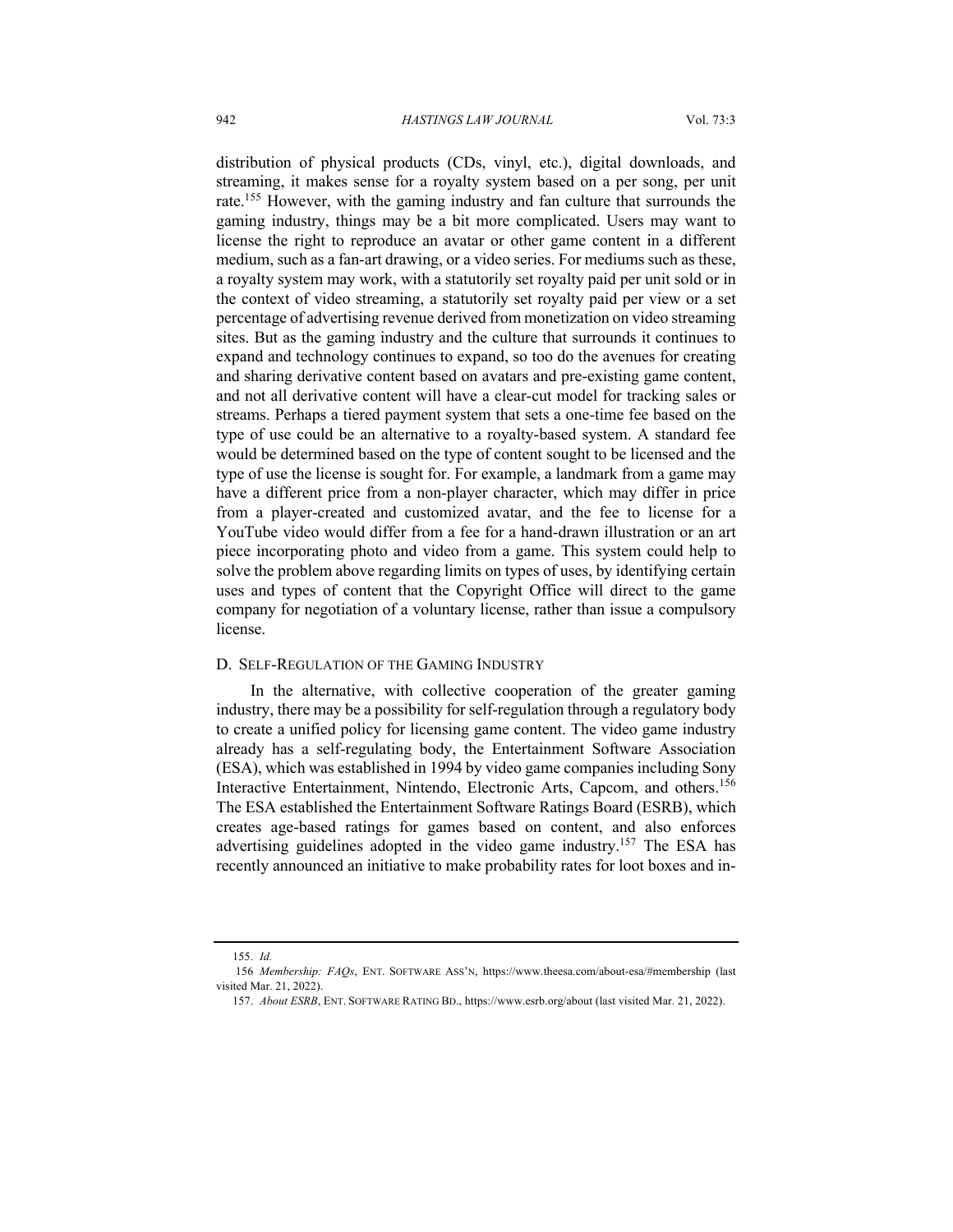game purchases more transparent through ratings disclosures.<sup>158</sup> Given that the ESA and ESRB together have a reputation with and the collective support of major video game companies, they may be the best bodies to either help regulate or create and enforce guidelines for licensing practices across the greater gaming industry.

The ESA could either establish a new regulatory body, similar to the ESRB, which would focus primarily on licensing matters, or choose to establish its own regulations and guidelines for the industry. One way in which the ESA may effectively establish guidelines and clear rules related to licensing and copyright matters would be to create a universal or uniform structure for EULA and ToS, for game companies to adopt. Currently, one of the issues with EULAs and ToS is that every company has different ideas for copyright ownership of in-game content and policies for fan-made content.<sup>159</sup> If there were a uniform standard for what game companies allow or disallow, users would have a much easier time navigating potential pitfalls of creating and sharing derivative works incorporating avatars or other game content.

As mentioned in Part II.B, after the release and subsequent explosion in popularity of "Red vs. Blue," Microsoft issued "Game Content Usage Rules" as guidelines for personal and non-commercial use of Microsoft game content.<sup>160</sup> However, at the time they released the first version of the rules, Microsoft was met with backlash from the video game community, who misunderstood the legal significance of the rules.<sup>161</sup> Microsoft then enlisted the help and advice of Hugh Hancock, a longstanding member and advocate of the machinima community, and staff attorneys from the Electronic Frontier Foundation, the leading nonprofit organization defending civil liberties in the digital world.<sup>162</sup> This example of Microsoft working closely with advocates of the gaming community, representing the interests of gamers and content creators, to establish guidelines to harmonize the interests of both the community and the industry may serve as an ideal standard for self-regulation in the gaming industry. If the ESA, together with prominent game-based content creators, could work with game companies to negotiate and establish bright line policies harmonizing the interests of game creators and users that all game companies would agree to adopt, there may be a way to resolve the legal uncertainties of fan-made derivative works.

<sup>158.</sup> *Video Game Industry Commitments to Further Inform Consumer Purchases*, ENT. SOFTWARE ASS'N (Aug. 7, 2019), https://www.theesa.com/news/video-game-industry-commitments-to-further-inform-consumerpurchases.

<sup>159.</sup> *See, e.g.*, *Terms of Service*, LINDEN LAB, https://www.lindenlab.com/tos (last updated July 31, 2017) ("You retain any and all Intellectual Property Rights you already hold under applicable law in Content you upload, publish, and submit to or through the Servers, Websites, and other areas of the Service[.]"); *Fan Content Policy*, EPIC GAMES, https://www.epicgames.com/site/en-US/fan-art-policy (last visited Mar. 21, 2022) (copyrighted IP may be used for non-commercial fan-art purposes, subject to the Fan Content Policy).

<sup>160.</sup> *Game Content Usage Rules*, *supra* note 112.

<sup>161.</sup> Hayes, *supra* note 111, at 570.

<sup>162.</sup> *Id.*; *About EFF*, ELEC. FRONTIER FOUND., https://www.eff.org/about (last visited Mar. 21, 2022).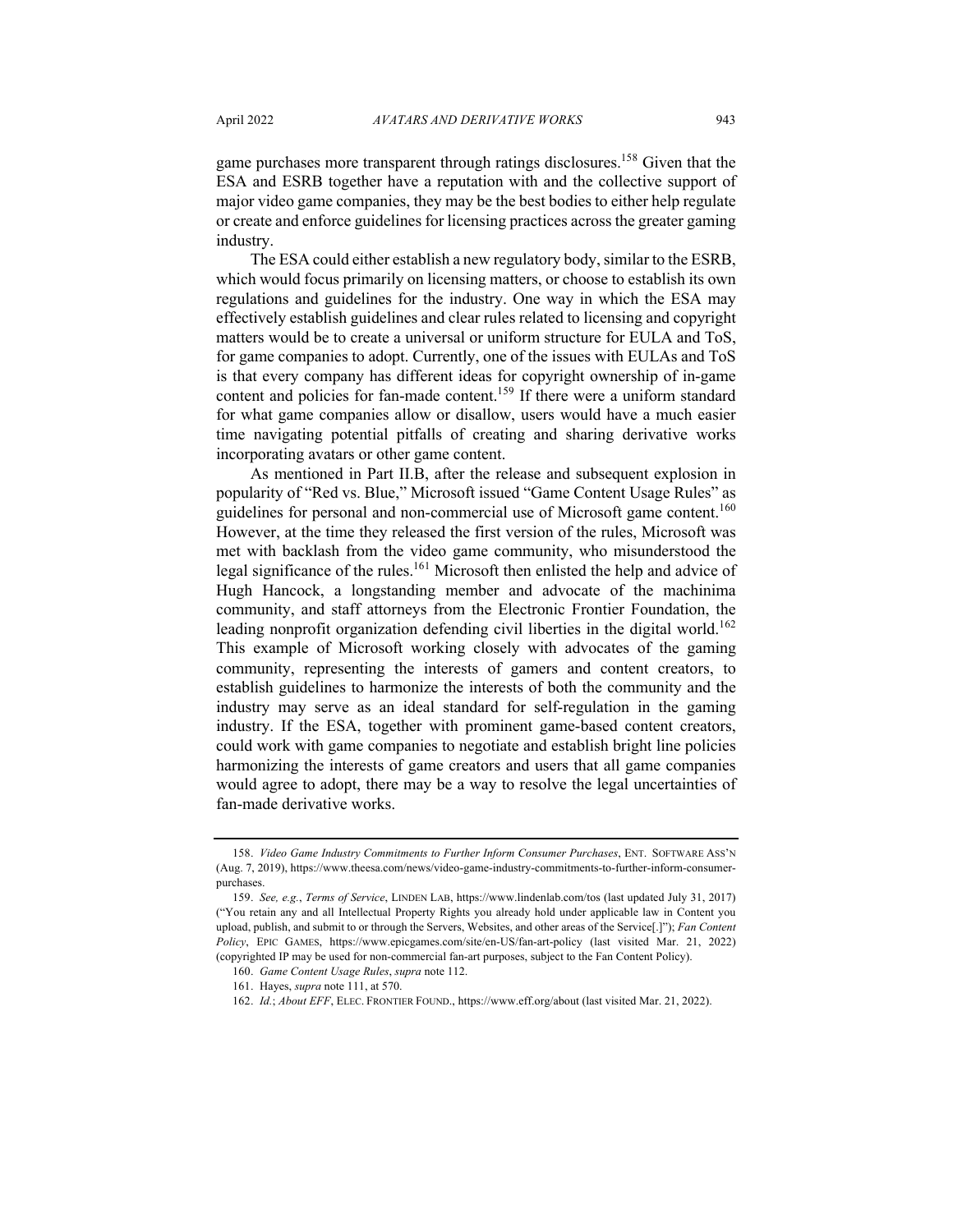#### **CONCLUSION**

Virtual communities, especially those existing within video and computer games, are becoming increasingly important to many who spend their time online, inhabiting these spaces. Virtual users put in time, creative effort, and thought into customizing and personalizing the avatars that represent them in these spaces, and often take great pride in their virtual representations. However, as the law stands today, it is unclear whether a user can claim any ownership over an avatar they have created in a game, regardless of how much or how little they have put into bringing that avatar to life. Furthermore, it is even more unclear whether a user can utilize an avatar they have customized in original creative work.

There is a need for copyright ownership of avatars and virtual representations to be clearly defined, and users who play a role in creating and customizing an avatar should have a stake in such ownership. While it seems possible for an avatar to be individually copyrightable based on principles of copyright law, EULAs and ToS agreements only broadly address the issue of whether a user may have any ownership rights. And as contracts of adhesion, the efficacy of EULAs and ToS are tenuous. Additionally, every gaming company seems to have a different policy on user-created content and derivative works, which only muddies the waters and increases uncertainty regarding user rights as they relate to avatars and the use of their avatars in creative content. To best accommodate the interests of game creators and game users, avatars should be defined as a compilation, and the users who select, coordinate, and arrange pre-existing avatar creation elements to create their avatar should have ownership rights to the particular selection that constitute their avatar. Avatars should further be defined as a contribution to the collective work that is the video game as a whole, with the game company having rights to reproduce or distribute the individual contribution as part of the collective work.

If avatars can be defined as compilations and contributions to collective works, with game users retaining ownership of the particular arrangement of an avatar they have created, they would also retain ownership of any original works they create using or incorporating that avatar. In the alternative, however, the future of content creation would be well-served by the development of brightline rules to delineate what a user may and may not create using an avatar derived from a virtual world. There are a few options for how we can move forward with policies to balance the interests of the game users and game developers. The law may be amended to include a blanket provision to categorize non-commercial, transformative, fan-made derivative works as fair use. A new law may be created to establish a compulsory licensing scheme for avatars and game content. Or the game industry may self-regulate and create uniform policies for ownership of user-generated content and licensing of game content.

Ultimately, we must think toward a future in which virtual worlds and the virtual representations that exist within them become a fixture of our everyday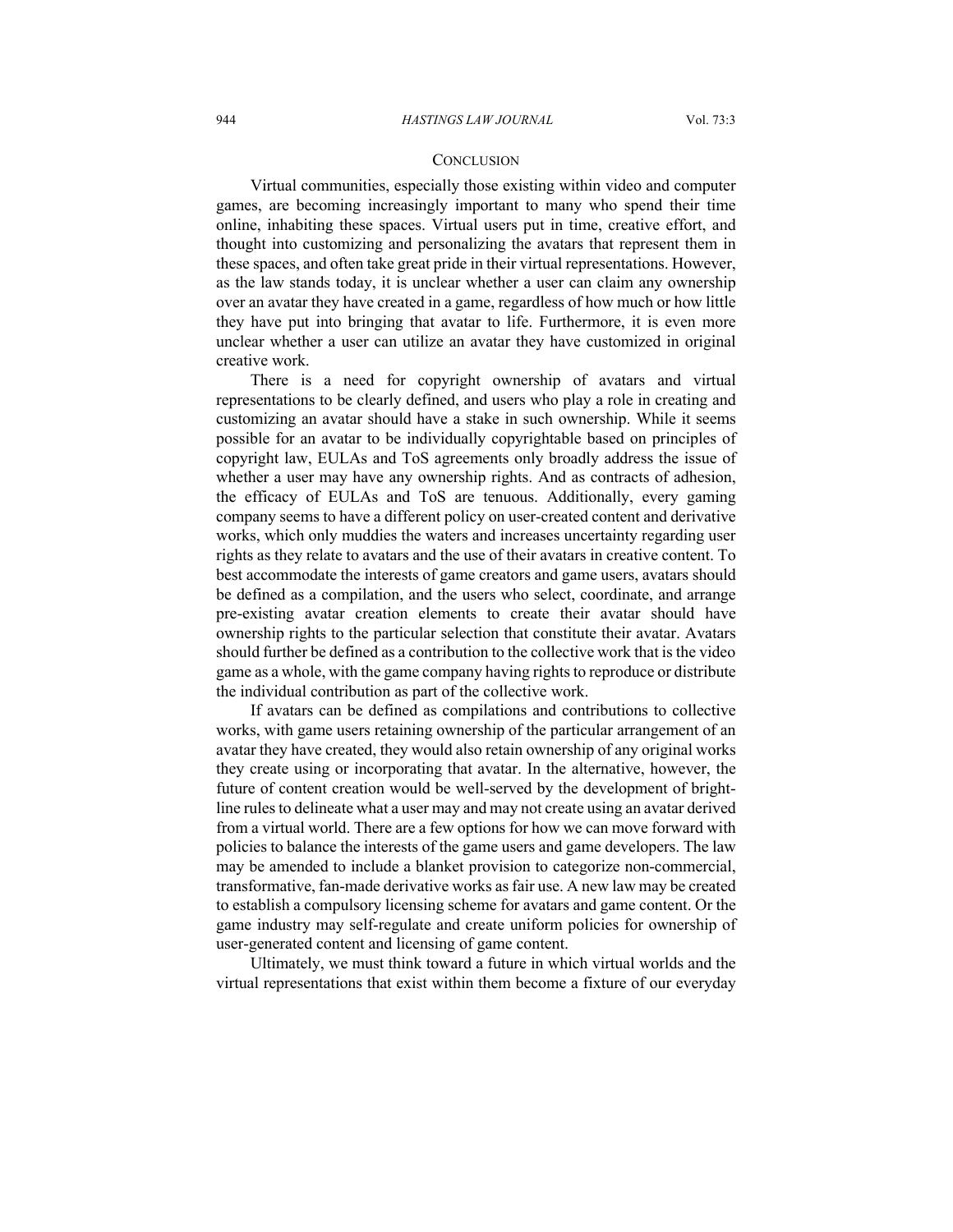lives. Already, we are seeing virtual art galleries, <sup>163</sup> virtual art installations, <sup>164</sup> virtual influencers,  $165$  and even virtual workplaces  $166$  proliferate in society. As we move our lives into the virtual realm, questions of ownership and autonomy become increasingly important. Defining ownership potential for avatars and derivative works is imperative to building a strong foundation for the future of content creation and these proposals are just a few ways in which we may begin to think about how we can balance the interests of those who create virtual spaces and those who inhabit and celebrate them.

<sup>163.</sup> *See, e.g.*, *The Artist is Online*, KÖNIG GALERIE, https://www.koeniggalerie.com/exhibitions/35679/ the-artist-is-online (last visited Mar. 21, 2022).

<sup>164.</sup> *See, e.g.*, Andrew Webster, *The Latest Modern Art Installation is Inside Fortnite*, THE VERGE (July 1, 2020), https://www.theverge.com/2020/7/1/21308391/fortnite-creative-manchester-international-festival-artexhibition-laturbo-avedon.

<sup>165.</sup> *See, e.g.*, Alexa Tietjen*, Influencer Ex Machina*, WWD (July 11, 2018, 1:41 PM), https://wwd.com/ beauty-industry-news/beauty-features/influencer-ex-machina-shudu-lil-miquela-virtual-celebrities-instagram-1202755789.

<sup>166.</sup> Deighton, *supra* note 124.